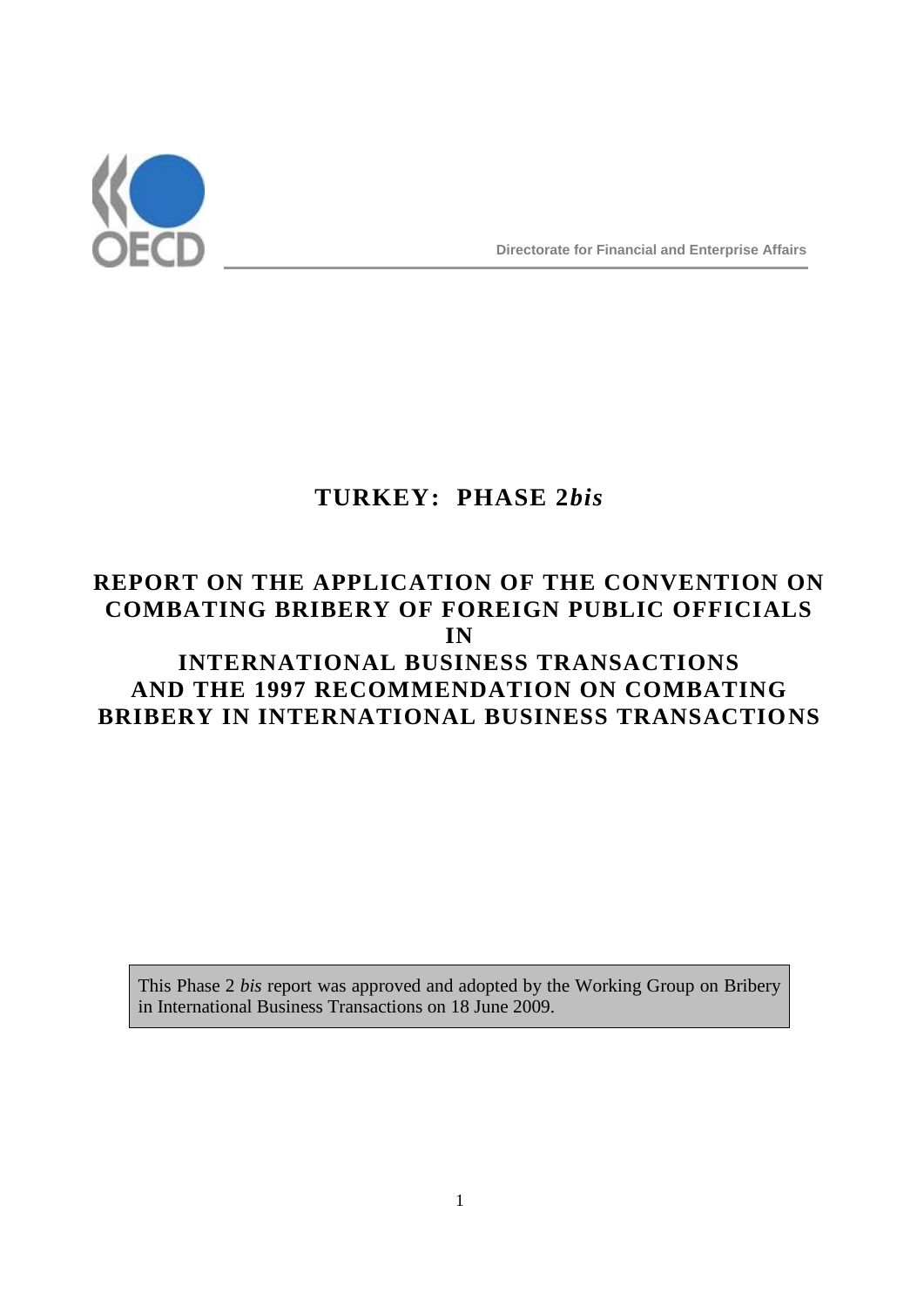## **TABLE OF CONTENTS**

| ANNEX B: EXAMINATION TEAM'S SUGGESTIONS ON DRAFT LAW  |  |
|-------------------------------------------------------|--|
|                                                       |  |
| ANNEX C: ARTICLE 8 OF DRAFT LAW ON LIABILITY OF LEGAL |  |
|                                                       |  |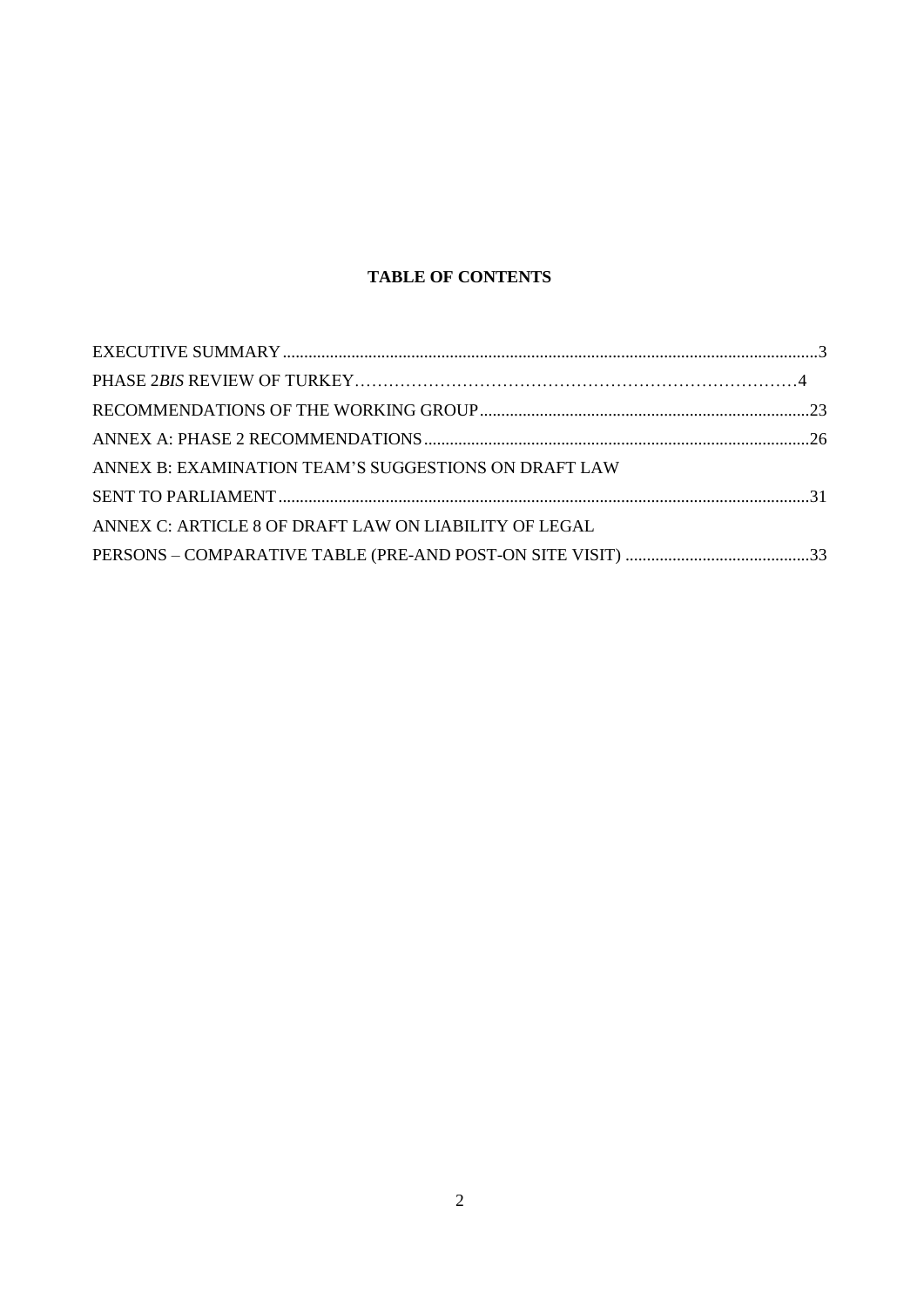#### **EXECUTIVE SUMMARY**

The Phase 2bis Report on Turkey evaluates progress on Turkey's implementation of the OECD Anti-Bribery Convention since the Phase 2 examination in December 2007 in the following three main areas: (1) investigating and prosecuting allegations of bribing foreign public officials; (2) re-instating the liability of legal persons; and (3) awareness-raising by the Turkish Government.

In summary, the Phase 2bis examination was largely a success. Since Phase 2, and particularly since the Phase 2bis on-site visit in January 2009, Turkey has made progress in investigating cases. An investigation that had been terminated by the time of Phase 2 was re-opened in February 2008, and a criminal investigation in a second case was opened in May 2009. Progress on the allegations against 139 Turkish companies in the 2005 Final Report of the Independent Inquiry Committee into the Oil-for-Food Programme (IIC Final Report) was noted but to a lesser degree. Moreover, in January 2009, a draft law was introduced in Parliament to establish the liability of legal persons for the offence of bribing a foreign public official. It is also remarkable that Phase 2bis resulted in the highest level of private sector participation so far in any on-site visit, given that a major issue in Phase 2 was inadequate participation of the private sector.

Despite this progress made, Turkey remains in non-compliance with Article 2 of the Convention as long as the current situation continues. Moreover, the Working Group believes that progress investigating transnational bribery cases may have been somewhat impeded as follows: (1) the allegations in the 2005 IIC Final Report were not given sufficient priority, at least before March 2009; (2) in one case, the public prosecutors' office is not applying coercive investigative measures while waiting for a response to a limited MLA request, because the Turkish authorities believe that the level of suspicion is not high enough to be sure that jurisdiction can be applied in Turkey; and (3) inspection boards, which are not law enforcement bodies and do not have the authority to apply coercive investigative measures, were, until after the Phase 2bis on-site visit, being used to collect information needed to open a criminal investigation of the bribery of foreign public officials in a second case, even though a foreign court document raised sufficient suspicions of the bribery of a foreign public official.

Due to these remaining issues, the Working Group re-states its Phase 2 Recommendation for Turkey to "urgently" re-establish the liability of legal persons, and will undertake a peer review analysis of the new law in conjunction with Turkey's Phase 2 written follow-up report in December 2009. It also recommends a detailed report by Turkey on progress on the two ongoing investigations and the UN Oilfor-Food Programme cases in December 2009, and that Turkey follow-up closely its request for information from the UN Office of Legal Affairs on the OFFP cases. The recommendations also call for an assessment by Turkey of the level of suspicion needed in practice to open investigations of foreign bribery cases, and limiting the role of inspection boards in such cases to supporting public prosecutors.

This Phase 2bis report, which reflects findings of experts from Bulgaria and Germany, was adopted by the Working Group on Bribery in June 2009. It is based on information obtained by the evaluation team during its four day visit to Ankara and Istanbul to meet with representatives of various government bodies including the Ministry of Justice and Ministry of Foreign Affairs, police, prosecutors, the private sector and civil society, and laws and other materials provided by Turkey.

The Working Group will continue to monitor Turkey's implementation of the Convention through regular follow-up reports, beginning with a written follow-up report on implementation of the Phase 2 and Phase 2bis recommendations in December 2009.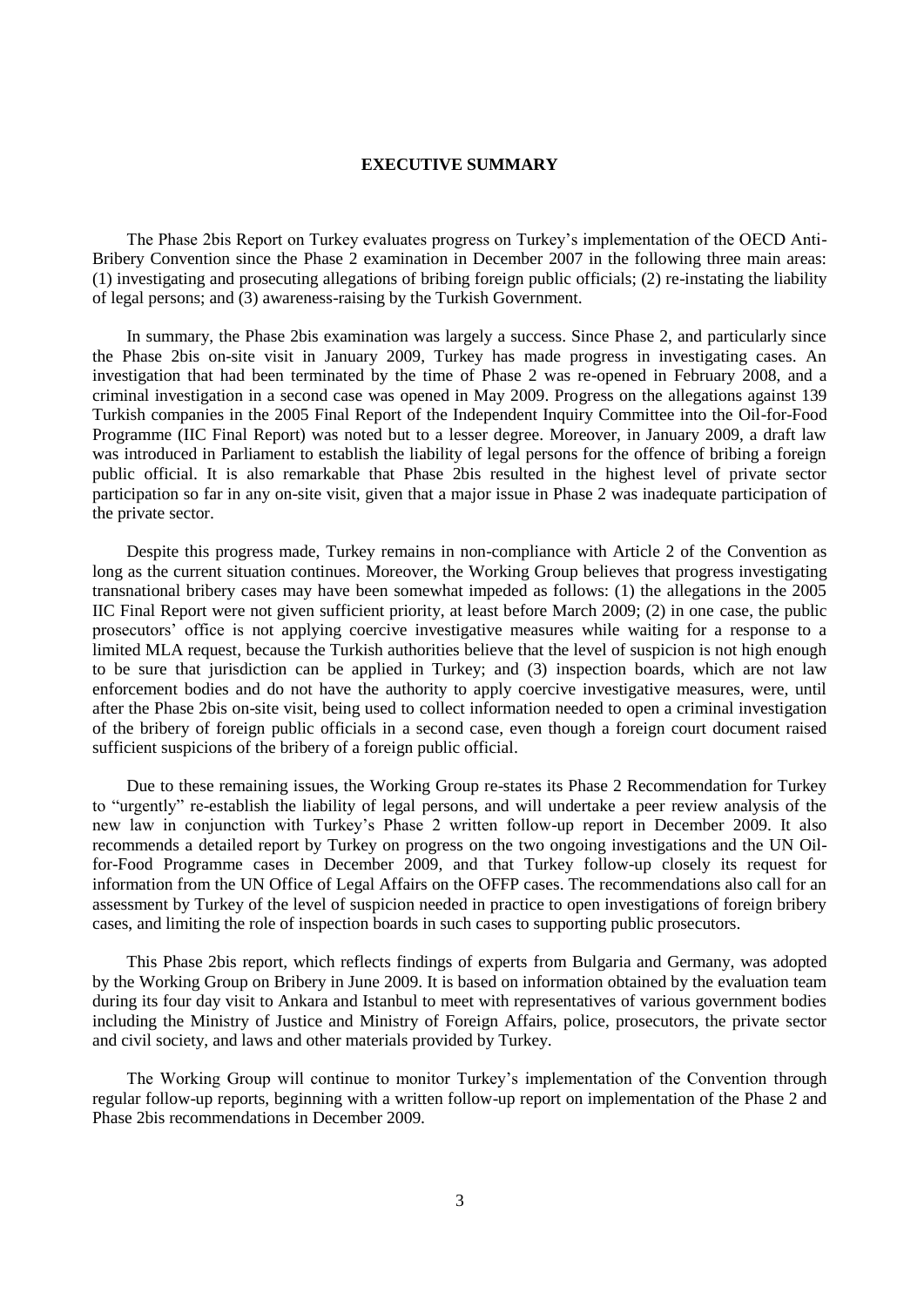## **Introduction**

- 1. Purpose and Parameters of Phase 2*bis* Examination
- 1. In Phase 2, the Working Group on Bribery concluded that Turkey was not giving adequate priority to the application of the Convention on Combating Bribery of Foreign Public Officials in International Business Transactions (Convention) and related OECD anti-bribery instruments. The Phase 2 Report on Turkey<sup>1</sup>, which was adopted by the Working Group in December 2007, recommends that Turkey undergo a further Phase 2*bis* examination within one year primarily due to the following weaknesses in Turkey's application of the Convention<sup>2</sup>:
	- a. Inadequate awareness-raising on the foreign bribery offence within government and vis-à-vis the private sector and civil society;
	- b. Insufficient participation by the private sector and civil society in the Phase 2 on-site visit to Turkey from 7 to 11 May 2007;
	- c. Inadequate responses by law enforcement authorities to allegations of transnational bribery; and
	- d. The repeal of the liability of legal persons for foreign bribery, and replacement with "special security measures", which do not meet the standards in the Convention.
- 2. The parameters of the Phase 2*bis* examination by the Working Group are circumscribed by the Phase 2 recommendations in this respect. As a result, the examination is limited in scope to the following issues:
	- a. Awareness-raising by the Turkish Government;
	- b. Progress in investigating and prosecuting allegations of transnational bribery; and
	- c. Progress in re-instating the liability of legal persons for the offence of bribing a foreign public official.
- 3. In addition, due to inadequate participation of the private sector and civil society in Phase 2 (i.e. only one company, two business associations, one lawyers' association and two representatives of civil society), the on-site visit to Turkey was to involve panels with a broad spectrum of representatives from those areas to discuss issues that should have been addressed at the Phase 2 on-site visit (e.g. awareness, priority given by the Turkish Government to combating foreign bribery, conducting international business in corrupt environments, and the liability of legal persons).
- 2. Overview of Findings in Phase 2*bis*

l <sup>1</sup> The full title of the Phase 2 Report on Turkey is: "Report on the Application of the Convention on Combating Bribery of Foreign Public Officials in International Business Transactions and the 1997 Revised Recommendation on Combating Bribery in International Business Transactions", which can be accessed at: [http://www.oecd.org/dataoecd/13/46/39862163.pdf.](http://www.oecd.org/dataoecd/13/46/39862163.pdf) 

 $2$  The full text of the Working Group on Bribery's recommendations in the Phase 2 Report on Turkey is provided in Annex A to this report.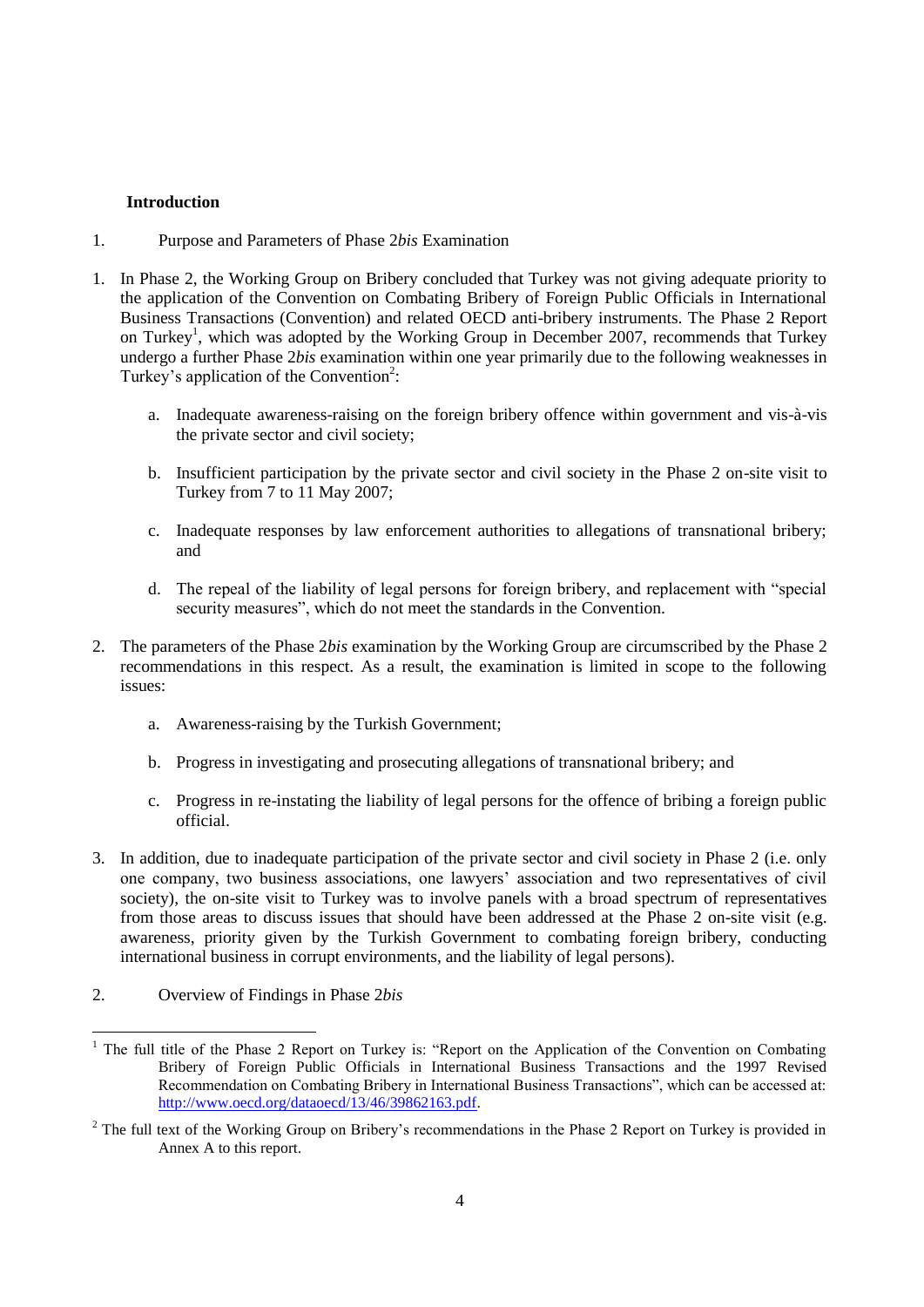- 4. From 19 to 22 January 2009 an examination team composed of lead examiners from Bulgaria and Germany, along with representatives of the OECD Secretariat<sup>3</sup>, conducted the Phase 2bis on-site visit to Turkey. The visit took place for two days in Ankara, and one-and-a-half days in Istanbul, during which the examination team met with a full range of participants, including representatives of all the relevant government institutions and bodies<sup>4</sup>, and a multitude of private sector and civil society representatives<sup>5</sup>. The examination team also met with Turkey's Minister of Justice, and the leadership of the Justice Commission of the Turkish General Assembly.
- 5. In summary, the level of participation by relevant government bodies and institutions, the private sector and civil society was excellent. Organisation of the on-site visit by the Ministry of Justice, which also acted as the main contact point for the examination team leading up to and following the on-site visit, was impeccable. At all junctures of the Phase 2*bis* examination process, the Turkish Government provided full transparency and cooperation to the examination team. The Turkish Permanent Delegation to the OECD in Paris actively supported all aspects of the examination<sup>6</sup>.
- 6. The overall assessment by the lead examiners of progress made by the Turkish Government in applying the Convention since Phase 2 is quite positive. In particular, significant steps have been taken to increase awareness of the offence of bribing a foreign public official within the public sector and vis-à-vis the private sector and civil society. These efforts have translated into a high level of awareness by many of Turkey's large companies involved in international business. As is the case for many Parties to the Convention, awareness is still low amongst small and medium-sized enterprises.
- 7. The lead examiners are cautiously optimistic about progress made in re-instating the liability of legal persons for the bribery of foreign public officials. The Turkish authorities acted quickly following Phase 2 to draft a law for this purpose, and the draft law was already before Parliament by the time of the on-site visit. The Turkish Government was attentive to the examination team's analysis of the draft law, and the Minister of Justice and the Parliamentary Justice Commission invited the examination

- <sup>4</sup> The Turkish Government institutions and bodies included the following: National Task Force, Ministry of Justice, Ministry of Foreign Affairs, Ministry of Finance, Ministry of Finance Inspection Board, Ministry of Internal Affairs, National Police from Ankara and Istanbul, Ankara Public Prosecutors' Office, Istanbul Public Prosecutors' Office, Financial Crimes Investigation Board (MASAK), Prime Ministry Inspection Board, Ministry of Trade and Industry, Inspection Board of Ministry of Trade and Industry, Under Secretariat for Foreign Trade, Board of Foreign Trade Controllers, Revenue Administration, Department of External and EU Affairs, Ministry of Labour and Social Security, State Planning Organisation, Turkish Employment Organization, Turkish International Cooperation and Development Agency, Public Procurement Authority, Export Credit Bank of Turkey, Privatisation Administration, State Personnel Presidency and Small and Medium Enterprises Development Organization.
- $<sup>5</sup>$  The private sector was represented by approximately 14 business associations, 25 Turkish companies, and 5 Turkish</sup> subsidiaries of foreign parent companies. Civil society was represented by approximately 6 NGOs, and several academics and lawyers. Note that Turkish Government officials were not present during the meetings with the private sector and civil society.
- <sup>6</sup> The Turkish Permanent Delegation to the OECD was represented throughout the process by Ertan Yalçın, who also accompanied the examination team during the on-site visit to Turkey.

<sup>&</sup>lt;sup>3</sup> The lead examiner from Bulgaria was Nadya Hringova, Chief Expert, International Legal Cooperation and European Affairs Directorate, Department of Justice. The lead examiner from Germany was Stephan Husemann, Judge, Regional Court (Landgericht) Nürnberg-Fürth. The OECD Secretariat was represented by the following members of the Anti-Corruption Division, Directorate for Financial and Enterprise Affairs: Christine Uriarte, General Counsel; Melissa Peerless, Communications Officer; and Dmytro Kotliar, Project Manager. In addition, the examination team is grateful for the invaluable advice provided by Rauf Gonenc, Senior Economist, Country Studies Branch, OECD Economics Department.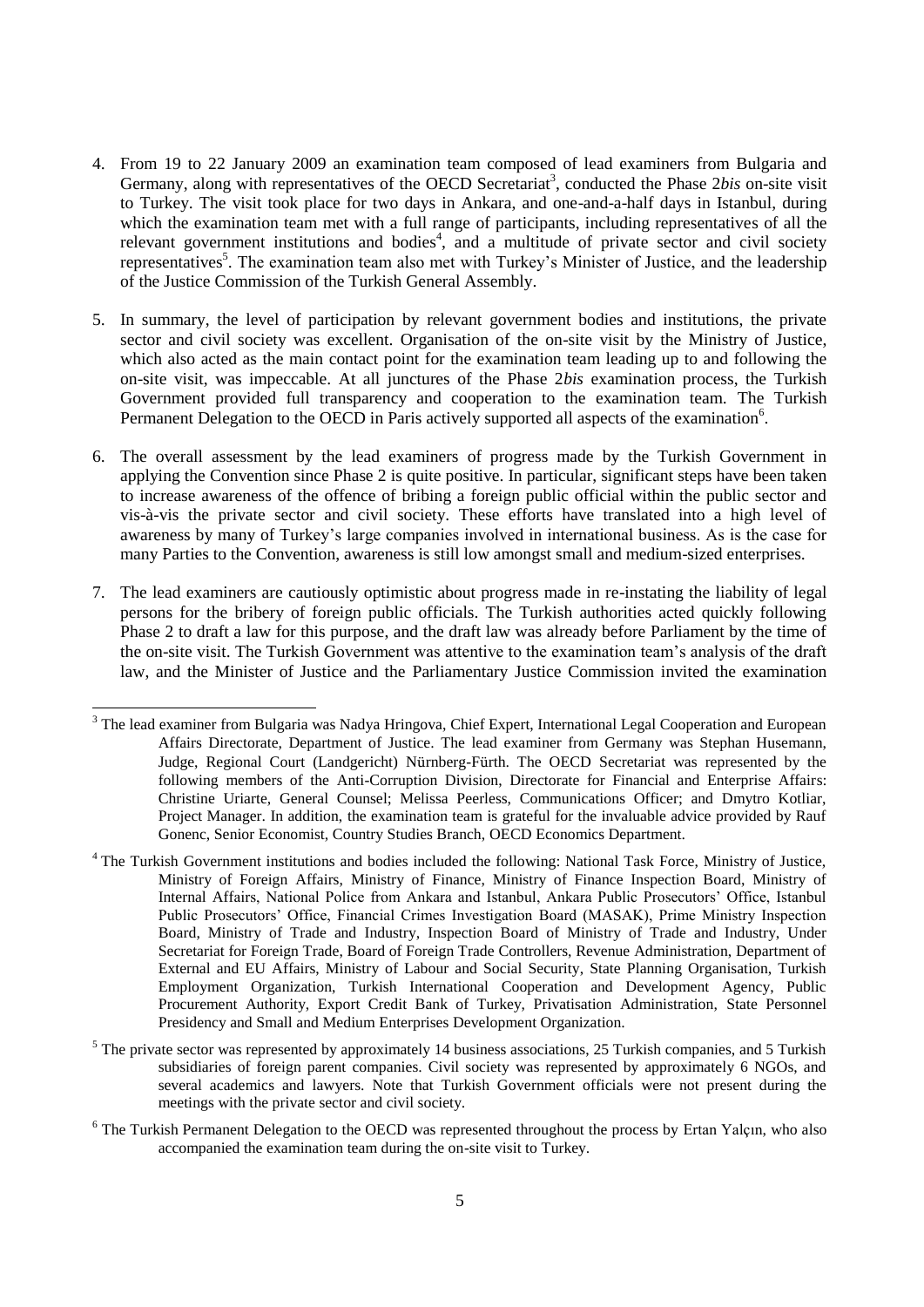team to provide its comments on the draft law in writing following the on-site visit<sup>7</sup>. These comments summarised concerns that the examination team had about certain features of the draft law that might not comply with the Convention. The lead examiners welcome that the Justice Commission took this feedback into account and partially amended the draft law that was submitted for plenary debate in Parliament.

- 8. Regarding the investigation and prosecution of allegations of transnational bribery, progress has been made since Phase 2 and particularly since the Phase 2*bis* on-site visit in January 2009. The case discussed in the Phase 2 report (Case #1 in this report), concerning an investigation that had been dismissed for reasons that did not satisfy the Working Group, has been reopened. Progress has also been made concerning the allegations against Turkish companies in the 2005 Final Report of Independent Inquiry Committee into the Oil-for-Food Programme (IIC Final Report). In addition, an investigation has been opened since the Phase *2bis* on-site visit in January 2009 regarding a new case (Case #2 in this report). However, the lead examiners consider that more progress could have been made on Case #1 and Case #2, and until very recently sufficient priority was not given to the allegations in the IIC Final Report.
- 9. The lead examiners consider that certain features of the Turkish legal system may have impeded progress on these cases, including the use of inspection boards where this might not be appropriate, and requiring too high a level of suspicion for opening an investigation by the Public Prosecutors' Office. However, since progress on investigating cases has increased since the Phase 2*bis* on-site visit, the lead examiners are inclined to wait until Turkey's Phase 2 written follow-up report, which is due in just six months (December 2009), to reconsider whether these concerns remain valid.
- 3. Structure of Phase 2*bis* Report
- 10. This report is divided into two main parts. Part I presents the findings and commentaries of the examination team based on the Phase 2*bis* on-site visit and materials provided by the Turkish authorities. Part I is divided into the following subtopics: A. Progress investigating and prosecuting cases; B. Re-instatement of the liability of legal persons; and C. Awareness-raising. Part II contains the Phase 2*bis* recommendations of the Working Group on Bribery to the Turkish Government regarding the issues covered in this report.

## **I. Findings from Phase 2***bis* **On-Site Visit**

## A. Progress Investigating and Prosecuting Cases

- 1. Case #1
- 11. In Phase 2, the Working Group was not satisfied with the reasons given by the Turkish authorities for dismissing an investigation into allegations of bribing a foreign public official by Turkish nationals. The early dismissal of this case in the absence of any investigative measures having been taken was one of the reasons that the Working Group recommended a Phase 2*bis* examination within one year of adoption of the Phase 2 Report on Turkey. During Phase 2 and more recently Phase 2*bis*, the Turkish authorities provided a high level of disclosure concerning this case.
- 12. To summarise, in Phase 2 the Working Group learned that the relevant acts, which allegedly took place from August 2003 to December 2005, came to the attention of the Turkish authorities through a

l  $<sup>7</sup>$  The comments of the examination team on the draft law on the liability of legal persons, which were provided to</sup> the Justice Commission of the General Assembly, are included in Annex B to this report.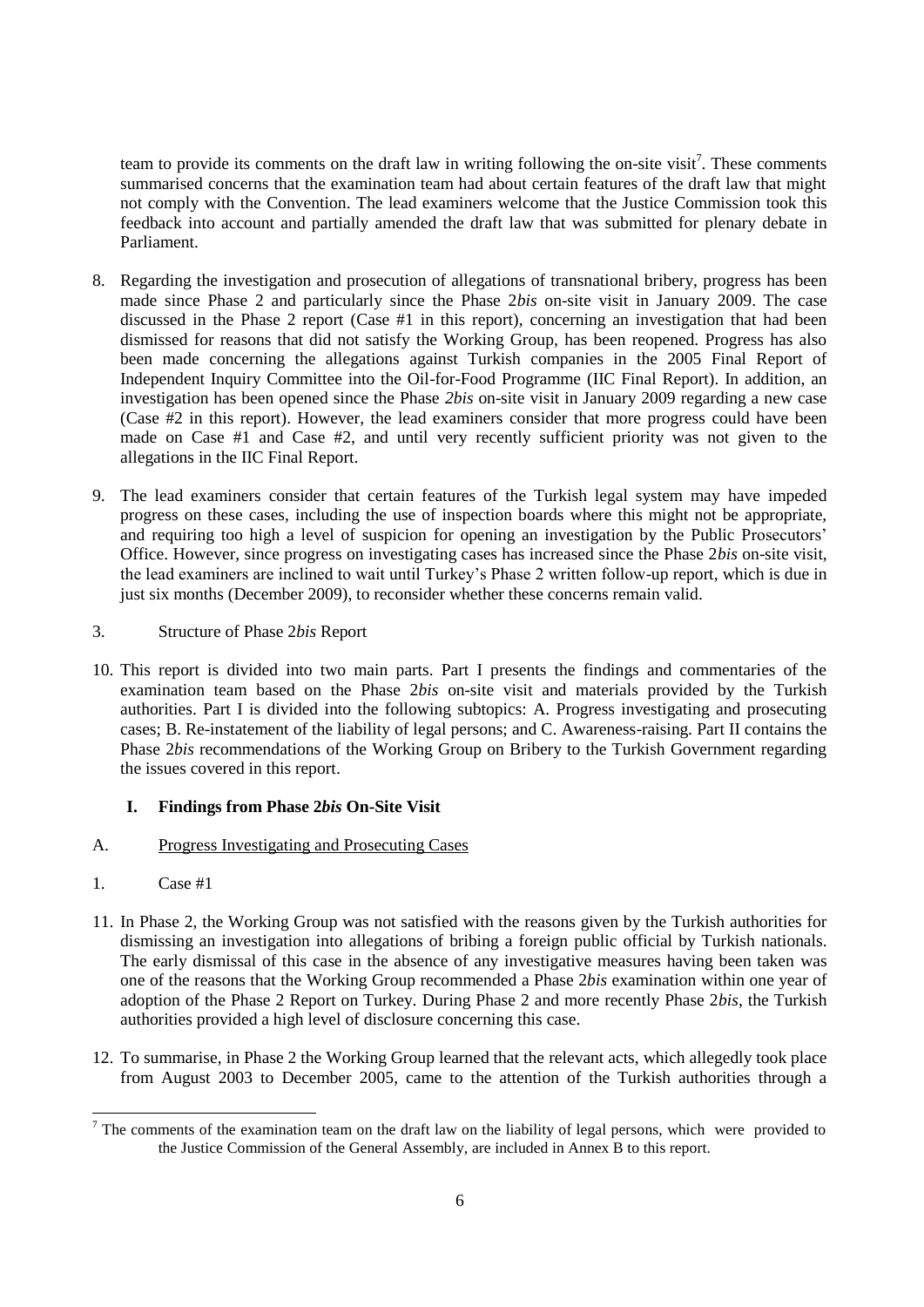request for mutual legal assistance (MLA) in May 2006. According to the Turkish authorities, the investigation was dismissed in Turkey because the crimes were allegedly committed by directors of a foreign subsidiary of a Turkish parent company who were not Turkish nationals. In addition, they believed that the foreign subsidiary was acting independently. The Working Group felt that the Turkish authorities had not been sufficiently proactive to confirm the nationality of the suspects or whether the Turkish parent company participated in the alleged crimes. In addition, the Turkish authorities did not appear interested in the proceedings in the foreign country, which could have potentially disclosed relevant information about links between the Turkish parent company and the foreign subsidiary.

- 13. Following the Phase 2 examination in December 2007, the lead examiners discovered that the relevant criminal proceedings in the foreign country were concluded in September 2007 with convictions against two board members of the foreign subsidiary who were also senior managers of the Turkish parent company. The order of the foreign court states that these individuals were Turkish nationals. They were convicted in the foreign court of misusing their positions in order to appropriate substantial state property through fraudulent means.
- 14. The investigation by the relevant Turkish prosecutors' office was re-launched in February 2008 due to additional information received from the media and new evidence, such as some bank records and witness statements. The Turkish nationality of the two suspects was confirmed by obtaining birth certificates and trade registry records. The public prosecutor initiated an MLA request to the foreign country in May 2008. The request was not for the whole file but only those documents that specifically relate to the bribery of foreign public officials by the suspects. This raises concerns since the focus of the investigation in the foreign country does not appear to have been to uncover the bribery of its officials. In addition, no further investigative steps to uncover foreign bribery have been taken by Turkey while waiting for a response to the MLA request, including the search and seizure of company and bank records, and cooperating with MASAK, the financial intelligence unit, and the tax administration.
- 15. The Turkish authorities explain that proactive investigative steps cannot be taken while waiting for a response to the MLA request because there is a doubt that jurisdiction can be applied in Turkey. Under Article 11 of the Criminal Code, nationality jurisdiction can only be applied if the suspect is found in Turkey. Article 11 provides jurisdiction for a broad range of offences, including foreign bribery and embezzlement. However, it cannot apply in Case #1 because the suspects are not present in Turkey. On the other hand, universal jurisdiction under Article 13 of the Criminal Code, applies even if the suspect is not present in Turkey. Article 13 applies to certain offences including the bribery of a foreign public official, but not to embezzlement, which the Turkish authorities equate to the offences for which convictions were obtained in the foreign court. Since the order of the foreign court does not refer specifically to the bribery of a foreign public official by the suspects, the Turkish authorities feel that there is not sufficient suspicion to take investigative steps at this stage.
- 16. The Turkish authorities explain that the Criminal Procedure Code does not have any specific provision requiring credible evidence that an offence for which Turkey has jurisdiction has been committed in order to apply coercive investigative steps. Rather, the competent public prosecutor prefers to be sure that there is a reasonable suspicion that the acts committed in the foreign country fall within the scope of Article 13 of the Criminal Code, due to the concern that if the acts do not constitute the foreign bribery offence for a Turkish national, search and possible seizure might violate the individual's personal rights and freedoms.
- 17. The lead examiners question whether the public prosecutor is being overly cautious, as it appears that the foreign court order could provide sufficient information to use coercive investigative measures in Turkey. The foreign court order documents significant anomalies in the tendering procedure and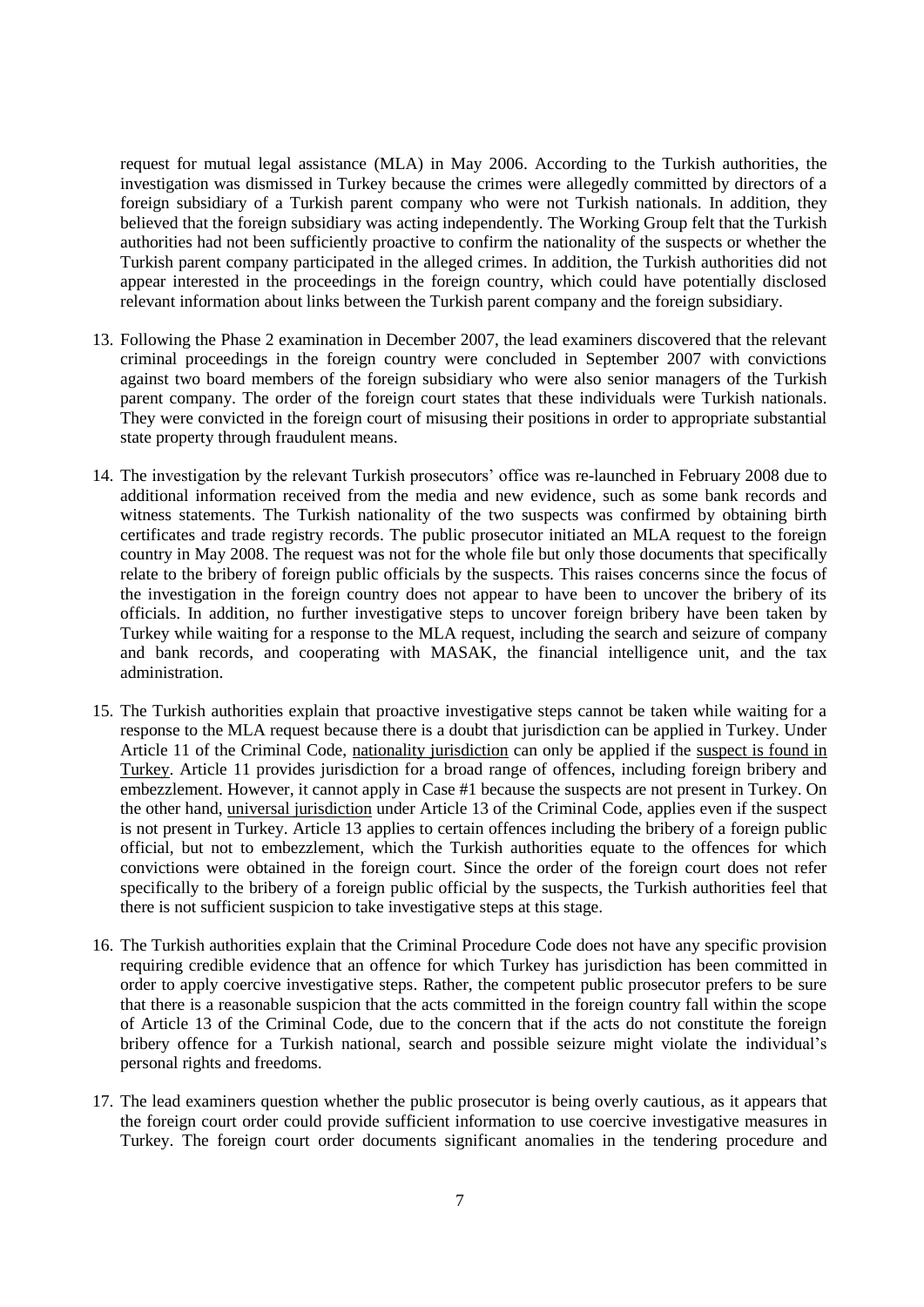execution of the relevant public works contract, which could raise serious suspicions that the relevant foreign public officials were bribed. These anomalies include the failure to do the following: use a tender procedure as required by the foreign law, perform a preliminary cost analysis of the work, and research whether other companies may have offered the work at a lower cost or higher quality. In addition, the company was reportedly substantially overpaid for its work. The lead examiners also recall that in Phase 2, the Turkish authorities stated that the Turkish criminal system is based on mandatory prosecution, and that it is compulsory to open an investigation if there is an "initial suspicion".

18. During the Phase 2*bis* on-site visit, the lead examiners did not perceive that the failure to act more proactively in this case arose from negligence or because enforcing the foreign bribery offence is not a sufficient priority in Turkey. The Turkish authorities seemed sincere that they would diligently investigate the case if the MLA response from the foreign country were to produce credible evidence of foreign bribery. The lead examiners are therefore concerned that some other feature of the Turkish legal system, such as jurisdiction, might be an obstacle to the proactive investigation of suspicions of foreign bribery in the absence of clear evidence of such bribery. However, the scope and length of the Phase 2*bis* on-site visit did not permit a meaningful analysis of this issue. In particular, to fully assess whether these features impede foreign bribery investigations in Turkey, it would be necessary to evaluate the laws themselves, as well as their implementation in practice.

Case #2

- 19. A second case concerns allegations that appeared in the press in September 2007 about a public works contract in a foreign country won by a joint venture that included a Turkish company. Throughout the Phase 2*bis* examination process, the Turkish authorities provided a high level of disclosure regarding this case.
- 20. The case was brought to the attention of the Ministry of Foreign Affairs by the relevant Turkish embassy. In turn the Ministry of Foreign Affairs informed the Ministry of Justice about the case. The Ministry of Justice did not refer the case to the relevant prosecutors' office because it felt that "there was not any credible suspicion, not even any piece of information regarding foreign bribery". Instead, it referred the case to the Under Secretariat for Foreign Trade in November 2008, which interviewed executives from the Turkish company. In addition, the Ministry of Justice referred the case to the Inspection Board of the Ministry of Trade and Industry in October 2008 and the Inspection Board of the Ministry of Finance in November 2008. The former was tasked with detecting any violations of the Code of Commerce, and the latter with performing a tax audit. The two inspection boards worked together on the case and the Ministry of Finance acted as the coordinating body.
- 21. In early December 2008, the Ministry of Justice downloaded from the Internet and translated the indictment from the foreign country accusing two of its public officials of "malfeasance" and "violation of equity in public procurements". The indictment was forwarded to the two inspection boards along with press articles. Shortly before the on-site visit in January 2009, the inspectors interviewed representatives of the Turkish company and asked them to "prepare its expenses" and submit other relevant documents such as balance sheets and external audit reports. If in the process of their inspections they uncover any evidence of a criminal offence, including the bribery of foreign public officials, they will report it directly to the prosecutors' office as required by Article 279 of the Criminal Code.
- 22. The inspection boards have the authority to interview witnesses and request access to documents and records. On the other hand, only the public prosecutors' office has the authority to request coercive investigative measures, such as the search and seizure of bank and company records – and mutual legal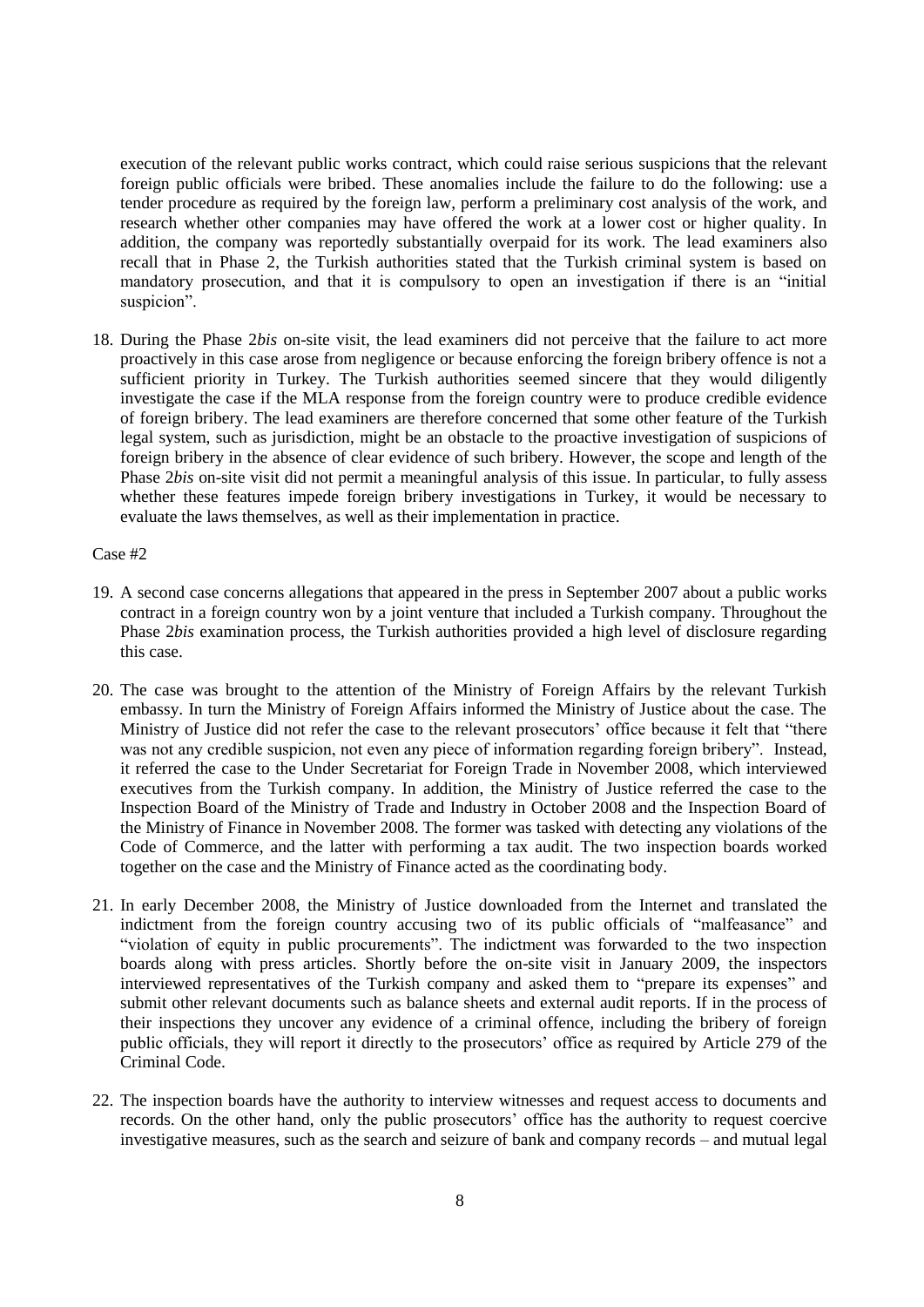assistance can only be requested by the judicial authorities. Inspection boards can, however, ask these authorities to undertake these actions. The lead examiners were therefore concerned that the inspection boards would not necessarily have the opportunity to uncover evidence of foreign bribery by the Turkish company.

- 23. The Ministry of Justice did not refer the case to the prosecutors' office because it felt that there was not sufficient suspicion to do so, and in the absence of sufficient suspicion such a referral would amount to a "wrongful denunciation". According to representatives of the Ministry of Justice, because the foreign indictment does not state that the Turkish company bribed the officials, there was not sufficient suspicion to refer the case for investigation.
- 24. The lead examiners questioned whether the Turkish authorities were applying too restrictive an interpretation to the level of suspicion needed to open an investigation. They note in particular that the foreign indictment documents significant anomalies in the tendering procedure and execution of the relevant public works contract, which could raise serious suspicions that the relevant foreign public officials were bribed. These anomalies include the following: payment of an excessive amount for the contract, payments to the Turkish company that amount to illegal payments, the making of an unlawful and unclaimed proposal by the Turkish company for undertaking the contract, failure by the foreign public officials to negotiate the price of the contract, acceptance of the contract proposal without a cost analysis, and preparation of a government report that does not reflect the negotiations of the contract including the price of the contract.
- 25. Indeed, the Inspection Board of the Ministry of Finance acknowledges significant anomalies in the tendering procedure and execution of the relevant public works contract, which could raise serious suspicions. However, it does not believe that these anomalies raise suspicions of bribery because the source of the anomalies is not clear. The foreign indictments do not document the difficult circumstances under which the public works project had to be undertaken, or the costs involved.
- 26. The lead examiners did not perceive that the failure to open an investigation and the decision to refer the case to the Inspection Board of the Ministry of Trade and Industry and the Inspection Board of the Ministry of Finance reflected insufficient prioritisation of foreign bribery in Turkey. The lead examiners were persuaded that in the event that the inspection boards detect such bribery, they would report it directly to the prosecutors' office, which would open an investigation if the suspicion were deemed sufficiently credible. Instead, in the absence of other explanations, the lead examiners believed that Turkish defamation laws might have been an obstacle to the proactive investigation of suspicions of foreign bribery in the absence of clear evidence of such bribery. The lead examiners therefore welcomed the news following the on-site visit that based on the final report of the inspections boards, which was issued on 14 April 2009, the competent public prosecutor's office opened a criminal investigation on 11 May 2009. The inspection boards concluded in their report that they could not find any information or document regarding the bribery of foreign public officials. However, they stressed in their findings that the Public Prosecutors Office has the primary competence in corruption cases.
	- 3. United Nations Oil-for-Food Program Cases<sup>8</sup>

*Situation at time of Phase 2*

 $\overline{a}$ 

<sup>&</sup>lt;sup>8</sup> The description of the handling of the allegations against Turkish companies in the IIC Final Report into the Oil-for-Food Programme does not relate in any way to steps taken by the Turkish Government during the OFFP to ensure that operations of Turkish companies in Iraq followed the relevant United Nations Security Council resolutions.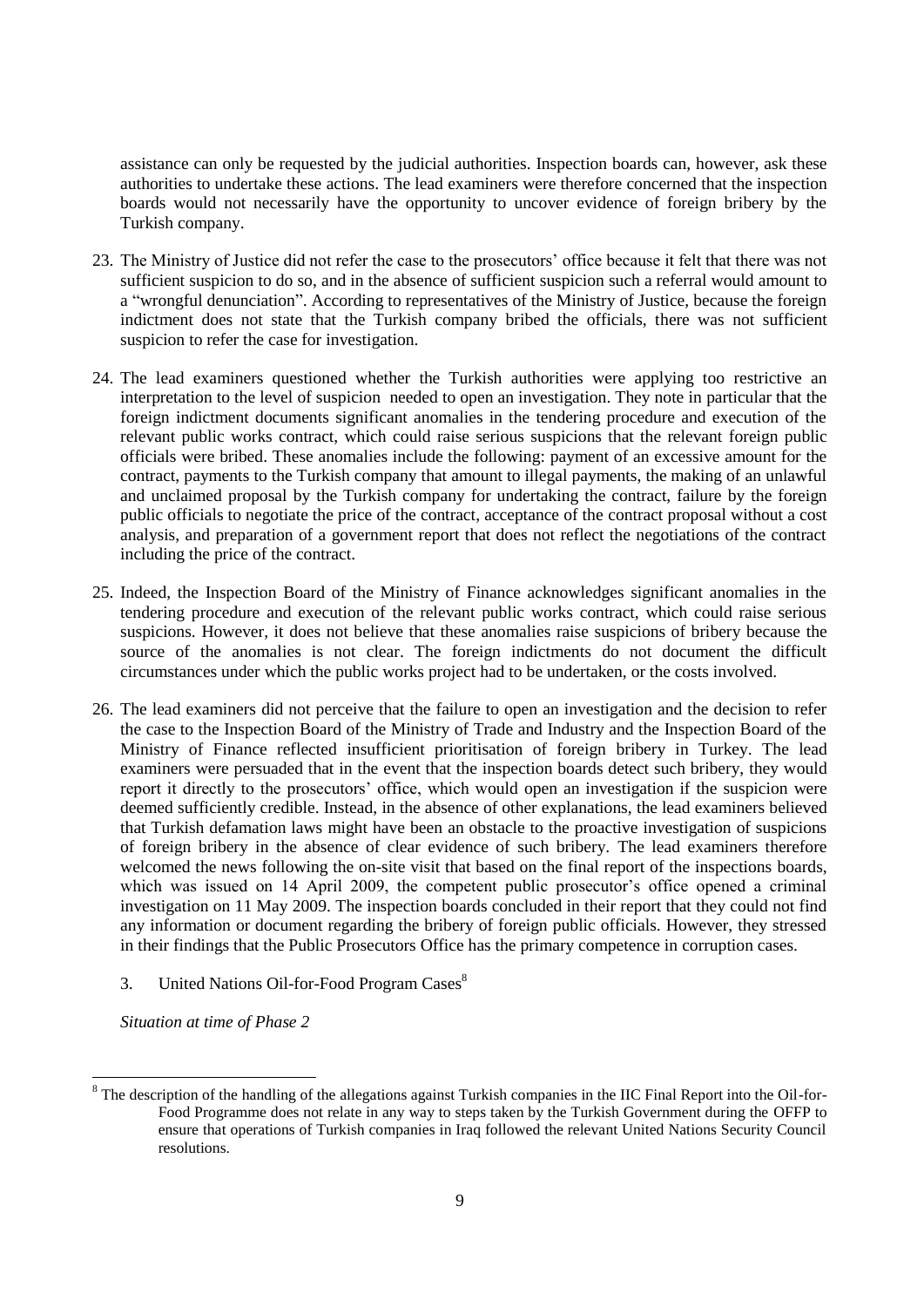- 27. The Phase 2 Report addressed in some depth the treatment by the Turkish authorities of allegations against 139 companies in the Final Report of the Independent Inquiry Committee (IIC) into the Oilfor-Food Programme (IIC Report), published in October 2005<sup>9</sup>. The Working Group did not presuppose that the transactions in the Final Report concerned the bribery of foreign public officials as prohibited under Article 1 of the Convention. Rather the Group felt that given that the allegations concerned transnational corruption, how the Turkish authorities addressed the allegations was an important signal of the level of priority being given to the enforcement of the Convention.
- 28. During the Phase 2 on-site visit in May 2007, except for the Ministry of Finance, the Turkish authorities were generally not aware of the allegations in the IIC Final Report. In August 2007, between the Phase 2 on-site visit and the Phase 2 examination in the Working Group in December 2007, the Board of Foreign Trade Controllers (BFTC), an inspection body under the authority of the Under Secretariat of Foreign Trade, launched a pre-examination into the allegations against the Turkish companies in the IIC Final Report. During the Phase 2 examination, the Turkish authorities explained that the Ministry of Justice requested information about the allegations from the UN Office of Legal Affairs on 21 November 2007, following a request on the same day from the BFTC to do so. The Working Group welcomed these developments, but remained concerned that it had taken two years for the Turkish authorities to follow-up on the allegations in the IIC Final Report. The Group felt that this indicated that Turkey was not giving transnational bribery sufficient priority, and was one of the reasons that it recommended a Phase 2*bis* examination.

#### *Situation following Phase 2 up to early March 2009*

- 29. During and following the Phase 2*bis* on-site visit, the Turkish authorities provided a continuous high level of disclosure regarding progress in handling these allegations. The Ministry of Justice informed the lead examiners that the allegations were referred to the Board of Foreign Trade Controllers rather than the public prosecutors' office mainly because the IIC Final Report does not provide sufficient evidence to open investigations. It is therefore premature to involve public prosecutors. However, if the inspection by the BFTC uncovers evidence of any crime including foreign bribery, pursuant to Article 279 of the Criminal Code, the crime must be reported directly to the public prosecutors' office. The BFTC has the authority to examine for breaches of foreign trade legislation. Like other inspection boards, it can interview witnesses and request relevant documents; however, it does not have the authority to apply coercive investigative measures such as the search and seizure of bank and company records, or request mutual legal assistance, and must rely on the public prosecutors' office and the Ministry of Justice, respectively, for taking such steps.
- 30. The Turkish authorities provided the examination team with all documentation regarding contacts between the Ministry of Justice and the United Nations concerning the allegations in the IIC Final Report, and information about internal discussions on the issue to the greatest extent possible. Through this disclosure the lead examiners discovered that the contact person at the Ministry of Justice sent a message to the IIC email account on 21 November 2007 requesting "additional information and documents supporting the allegations…to use in pending examinations of relevant Turkish

<sup>&</sup>lt;sup>9</sup> The IIC was established in 2004 to investigate and report on the administration and management of the UN Oil-for-Food Program. It was chaired by Paul Volcker, and Committee members were Dr. Mark Pieth and Richard Goldstone. The Final Report of the IIC documents the payment of illegal kickbacks in the form of aftersales-service fees and inland transportation fees in relation to the contracts of 2 253 companies for the sale of humanitarian goods to the Iraqi Government, as well as a complicated and vast network of illegal surcharge payments to the Iraqi Government in connection with the oil contracts of 139 companies. The allegations against Turkish companies are contained in Table 8 and Table 5 of the Final Report of the IIC regarding the humanitarian and oil contracts, respectively [\(http://www.iic-offp.org/story27oct05.htm\)](http://www.iic-offp.org/story27oct05.htm). 138 of the allegations concern humanitarian contracts and one concerns an oil contract.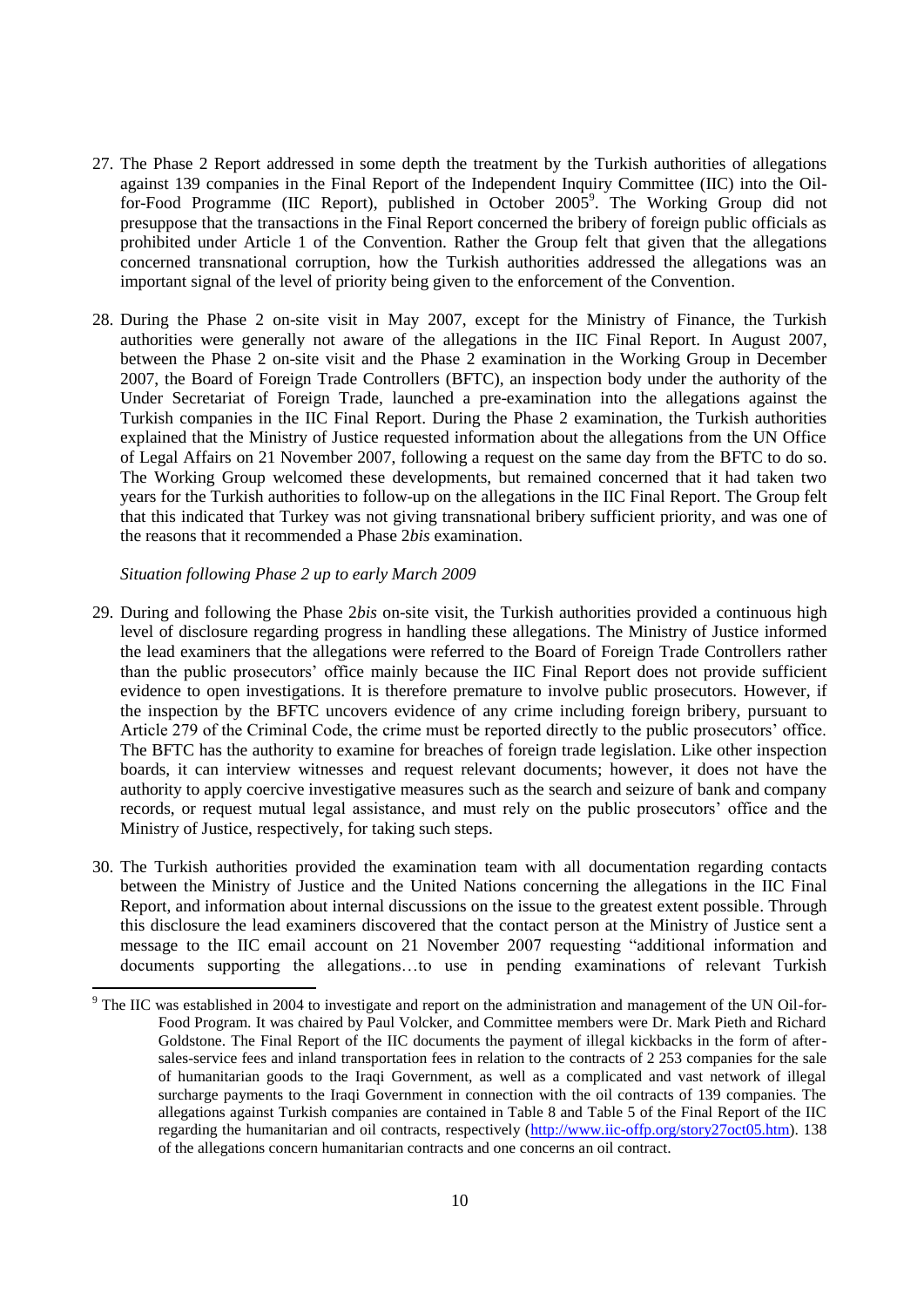institutions". The IIC email address was obtained from the IIC website. However, the website stated that requests for IIC documents and information following the closure of the IIC office on 31 December 2006 should be sent by post or fax to the Legal Counsel of the UN Under-Secretary for Legal Affairs, and provided the name and contact information for the Legal Counsel.

- 31. Post-December 2006 procedures for requesting access to the IIC documents and information were also posted on the IIC website. These procedures were addressed to "law enforcement bodies" and required inclusion of specific information in the request, including confirmation that the request was "in furtherance of an official investigation, action, or prosecution", and the names of the "specific persons, companies and contract numbers" relevant to the investigations. The Turkish authorities point out that this procedure also required that requests be organised by document type, including the following: (1) identification of the contract number; (2) Government of Iraq ministry data (identified by ministry and contract number); (3) company records; (4) bank records; (5) correspondence; and (6) other records.
- 32. On 28 January 2008, the Ministry of Justice informed the Ministry of Foreign Affairs and the Under Secretariat for Foreign Trade that it had not received a reply from the IIC, and requested that the Ministry of Foreign Affairs request the documents via diplomatic channels. On 4 February 2008, the Ministry of Foreign Affairs responded to the Ministry of Justice that the contact person should remind the IIC about the original request dated 21 November 2007. Afterwards, the contact person sent a message to the same IIC general email account on 8 February 2008 requesting information about the status of the original request. Again there was no response from the IIC; and so on 14 March 2008 the Ministry of Foreign Affairs sent an official letter to the Ministry of Justice, enclosing the information which was downloaded in March 2008 in an annex to the letter. The Ministry of Foreign Affairs never made the request because the IIC procedural document annexed to its letter was only addressed to law enforcement authorities, and the Ministry of Foreign Affairs believed that this meant that only law enforcement authorities were entitled to make requests.
- 33. In addition, by early March 2009, no further contact with the IIC had been attempted by the Turkish Government, and it had not checked the IIC website since March 2008 to see if the procedures for requesting information had changed. Up until that time, the Turkish Government had also never initiated contact with the UN Under-Secretary for Legal Affairs on this matter. Until notification by the OECD Secretariat on 10 March 2009 about the new procedure for requesting information from the UN, the work of the BFTC had been based on the procedure to be followed by law enforcement authorities.
- 34. According to the procedures for requesting access to the IIC documents and information which were posted on the IIC website in November 2007, the main task of the BFTC was to research the names of the individuals and companies, and the contract numbers and dates of the contracts. It was believed that collecting this information would serve two goals – form a database for further inquiries, and support an eventual request for access to the IIC archives. As of the time of the on-site visit, 48 companies had been requested to provide relevant information and ten companies had responded.<sup>10</sup> The BFTC was waiting to complete its report before sending it to the Management Board of the BFTC, but so far it had not detected any crimes. The report will contain the findings and conclusions of the BFTC, and will be transferred to the relevant public prosecutors' offices.

The Turkish authorities point out that the BFTC is collecting documents from companies through an ongoing process, and the number of companies asked to provide documentation as well as the number responding is on the increase.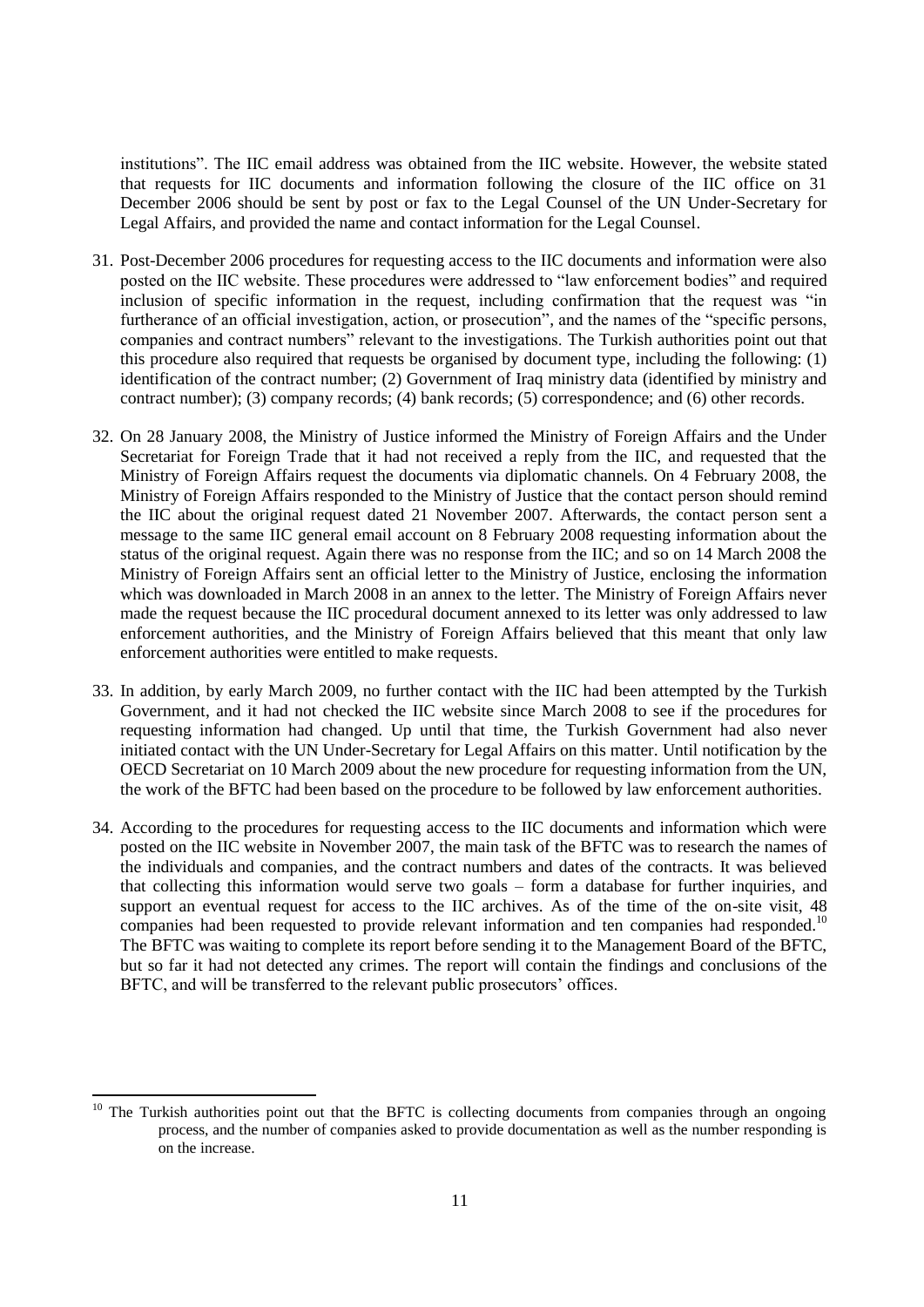- 35. However, the research by the BFTC was based on information on the IIC website which changed on 13 May 2008, and remained essentially the same ever since<sup>11</sup>. In summary, the new procedures for requests to access IIC documents and information are no longer addressed specifically to "law enforcement bodies" but to any party if submitted through and endorsed by the Permanent Mission to the UN of the requesting party's Member State. In addition, the requirements for specific information in the request now only apply "if the request emanates from a national investigative or law enforcement authority".
- 36. On 2 March 2009, the examination team contacted the Legal Counsel for the UN Under-Secretary General for Legal Affairs requesting clarification of the procedure for obtaining access to documents and information supporting the allegations in the IIC Final Report. A response was sent on the same day by the Senior Legal Officer from the General Legal Division of the UN Office of Legal Affairs, in which he explained that "any authority or individual may make a request for IIC information or documents, provided that the written request is addressed to the UN's Legal Counsel and endorsed by the Member State's Permanent Mission to the UN". He also clarified that the procedure for requesting documents and information on the IIC website sets out the "ideal level of detail" for making a request, but that it is sufficient to request information by simply referring to the related allegation as identified in the relevant table in the IIC Final Report. The examination team forwarded this information to the Turkish authorities forthwith, and met with them to discuss this development further in the margins of the March 2009 Working Group on Bribery meeting.
- 37. Since early March 2009, through contacts with the examination team, the Turkish authorities realized that the original and follow-up requests for documents and information from the IIC were not sent to the appropriate person. In addition, they realized that the research undertaken by the BFTC to support a request for access to IIC documents and information had not been necessary, at least since 13 May 2008. The lead examiners are satisfied that the Turkish authorities did not intentionally fail to ensure that they were taking the correct steps at the various junctures. However, they feel that if sufficient priority had been given to these allegations, the Turkish authorities would probably have made efforts early on to determine why the IIC was not responding to the original and follow-up requests for documents and information, and whether a less onerous procedure for obtaining access to the documents was available.

#### *Situation following early March 2009*

- 38. On 20 April 2009, the Turkish authorities informed the Secretariat that, on 16 April 2009, the Turkish Permanent Delegation to the United Nations sent an official note to the UN Office of Legal Affairs requesting information on allegations in the IIC Final Report concerning Turkish companies. The Turkish authorities stated in correspondence with the Secretariat that this initiative was taken after receiving information from the examination team on how to obtain information on the allegations in the Final Report. The request for the information through diplomatic channels was initiated by the BFTC.
- 39. The examination team recognises that due to allegations regarding a large number of Turkish companies in the IIC Final Report, which is likely due to the proximity of Turkey to Iraq, the Turkish authorities face a formidable task in addressing the allegations. The 139 companies are located in different jurisdictions within Turkey, and therefore it is necessary to identify the competent Public Prosecutor's Office for each allegation. There is also significant work involved in translating and

The examination team is grateful to the Senior Legal Officer of the General Legal Division of the UN Office of Legal Affairs, for providing the relevant website history and clarifying the current procedures for obtaining access to IIC documents and information.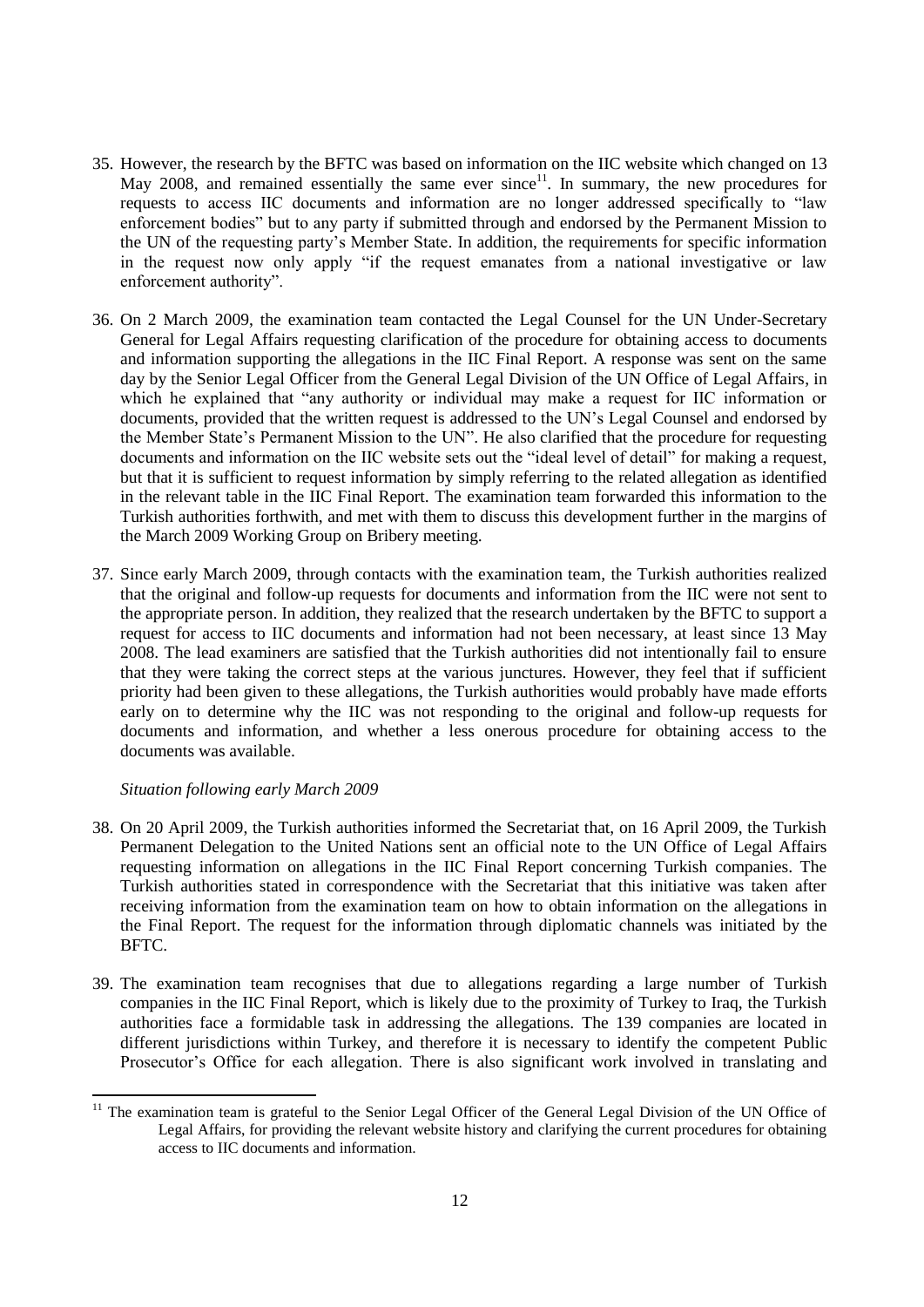summarising the massive IIC Final Report, including technical legal language, into Turkish. The Turkish authorities believe that centralising these preliminary tasks before involving the individual prosecutors' offices will facilitate the judicial process.

Use of Inspection Boards

- 40. During the discussions about Case #2 and the United Nations Oil-for-Food Program cases, the lead examiners made every effort to determine whether the use of inspection boards had been an obstacle to the effective enforcement of the offence of bribing a foreign public official in Turkey. They were conscious that the use of inspection boards in relation to potential criminal offences was a unique feature of the Turkish legal system. They were also conscious that the inspection boards were mainly involved in these cases at one stage or another because the Turkish authorities did not consider that there was sufficient suspicion in practice (i.e. not due to legal requirements) for the public prosecutors' office to open investigations.
- 41. In Turkey, inspection boards have powers within their scope of jurisdiction. They can request information from all persons, institutions and foundations; send memos directly to relevant institutions or ministries; take statements under oath from accused persons and witnesses; obtain and analyse all relevant documents; hire experts for technical issues; temporarily suspend civil servants from office; and in specific cases, request information on financial assets, real estate and vehicles from banks and other institutions. Inspection boards can examine cases on their own volition, at the request of their relevant ministries, or at the request of the public prosecutors' office to assist with investigations.
- 42. Every ministry has an inspection board, and its tasks depend on the specialisation of the relevant ministry. Although inspection boards have the authority during their inspections to address all kinds of allegations and crimes – regardless of their size, severity and significance – in general they examine less severe crimes, and often crimes involving public officials. At one time inspection boards were only used to audit relevant government agencies. However, their scope has broadened over time, and, for instance, 85 % of the examinations by the Inspection Board of the Ministry of Trade and Industry involve privately operated corporations, cooperatives and professional associations.
- 43. If an inspection board uncovers evidence of a crime, pursuant to Article 279 of the Criminal Code, it is required to inform the public prosecutors' office immediately. Inspection boards have the authority to request access to documents and interview witnesses; however they do not have the authority to apply coercive investigative measures such as the search and seizure of company and financial records, and they cannot make MLA requests. However, they can request the competent public prosecutor or the court to impose these measures when it is necessary. They are not auxiliary prosecution bodies.
- 44. At the Phase 2*bis* on-site visit, the lead examiners tried to determine if inspection boards could be subject to political influence since they are part of the executive branch of the Turkish Government. However, the examination team did not find any evidence in this regard, including during their meetings with the relevant inspection boards, prosecutors, the Ministry of Justice, the private sector and civil society. Instead they discovered that the role of inspection boards is well-accepted by Turkish society. With 129 years of experience, the role of the Inspection Board of the Ministry of Finance is particularly entrenched. According to representatives of the Ministry of Finance, it is also shielded from political interference, because it does not take instructions from any authority. It has broad audit and inspection powers regarding financial operations, and access to tax audit information and money laundering information held by MASAK.
- 45. Given the explanation by Turkey, the lead examiners concluded that relevant inspection boards could play an important role in detecting the bribery of foreign public officials when there is not enough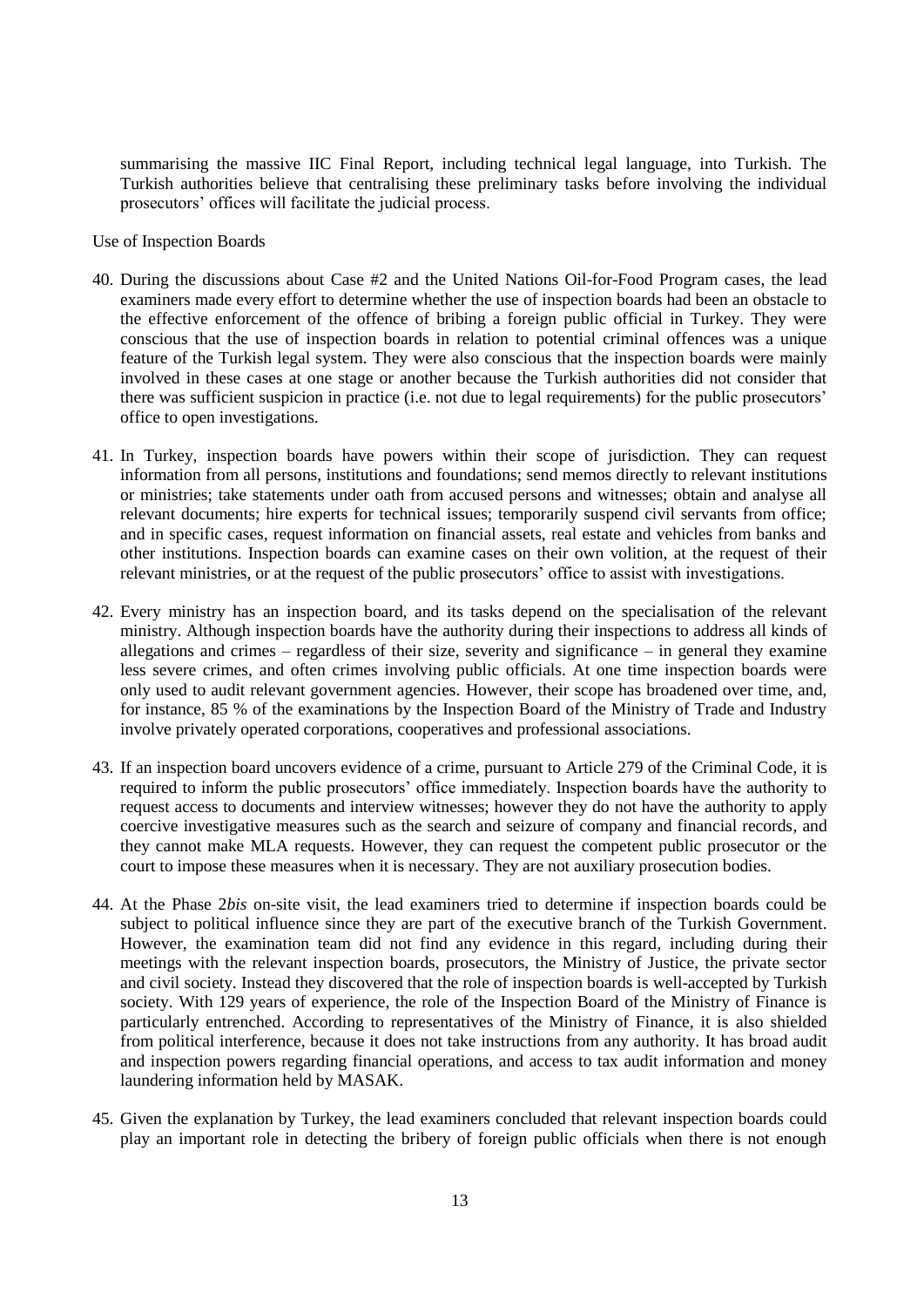evidence for the public prosecutors' office to open an investigation, or by collaborating and assisting public prosecutors with their investigations when there is a need for specialised expertise. For instance, the Inspection Board of the Ministry of Finance can offer expertise on tax audits, and the BFTC and the Inspection Board of the Ministry of Trade and Industry regarding trade transactions. On the other hand, the lead examiners do not believe that inspection boards can take the place of the public prosecutors' office when it is appropriate to open an investigation, which they believed to have been the situation in Case #2.

- 46. In relation to the allegations against 139 Turkish companies in the IIC Final Report on the Oil-for-Food Program, the lead examiners are of the opinion that it is appropriate for the BFTC to assist in obtaining information about the companies, especially given the large number of companies and because they are located in various parts of Turkey. They also feel that the BFTC could continue to play an important role if the public prosecutors' office opens investigations, by assisting and collaborating in the investigations.
- 47. It appears that, at least between 13 May 2008 and early March 2009, the BFTC was carrying out unnecessary work researching the companies and the contract information referred to in the IIC Final Report, since access to the documents was available by requesting the information by simply referring to the allegations in the relevant table in the Report. It is unfortunate that the Turkish authorities lost time during this period, because they did not realize that this background information was not necessary to request documents from the United Nations. However, the lead examiners believe that the information that was compiled will facilitate and accelerate any investigations that might be done by prosecution authorities.
- 48. The lead examiners also believe that even when inspection boards are used to examine cases because there is not sufficient suspicion for the public prosecutors' office to open an investigation, their potential for uncovering evidence of the bribery of foreign public officials is limited given that they cannot apply coercive investigative measures. Inspection boards cannot therefore satisfactorily compensate for the investigative gap resulting from the high evidentiary burden that is required in practice by the Public Prosecutors' Office to open an investigation.

#### *Commentary*

*The lead examiners believe that, overall, since Phase 2 and particularly since the Phase 2bis on-site visit in January 2009, increased priority has been given to the enforcement of the offence of bribing a foreign public official in Turkey. They welcome the re-opening of an investigation into Case #1, which was terminated by the time of the Phase 2 examination. They also welcome that an investigation has been opened in a new case (Case #2) since the Phase 2bis on-site visit. In addition, steps have been taken by the Board of Foreign Trade Controllers regarding allegations against 139 Turkish companies in the Final Report of the Independent Inquiry Committee into the Oil-for-Food Programme (IIC Final Report).* 

*Nevertheless, the lead examiners do not believe that the allegations against Turkish companies in the IIC Final Report were being given sufficient priority, at least before early March 2009. The Turkish authorities were not using up-to-date information about the procedures for obtaining access to the documents and information of the IIC on the allegations, and lost more than one year waiting for a response from the IIC due to having requested access through the wrong contact point. The lead examiners are therefore encouraged by the recent formal request through diplomatic channels by the Turkish authorities for information about the allegations from the UN Office of Legal Affairs.*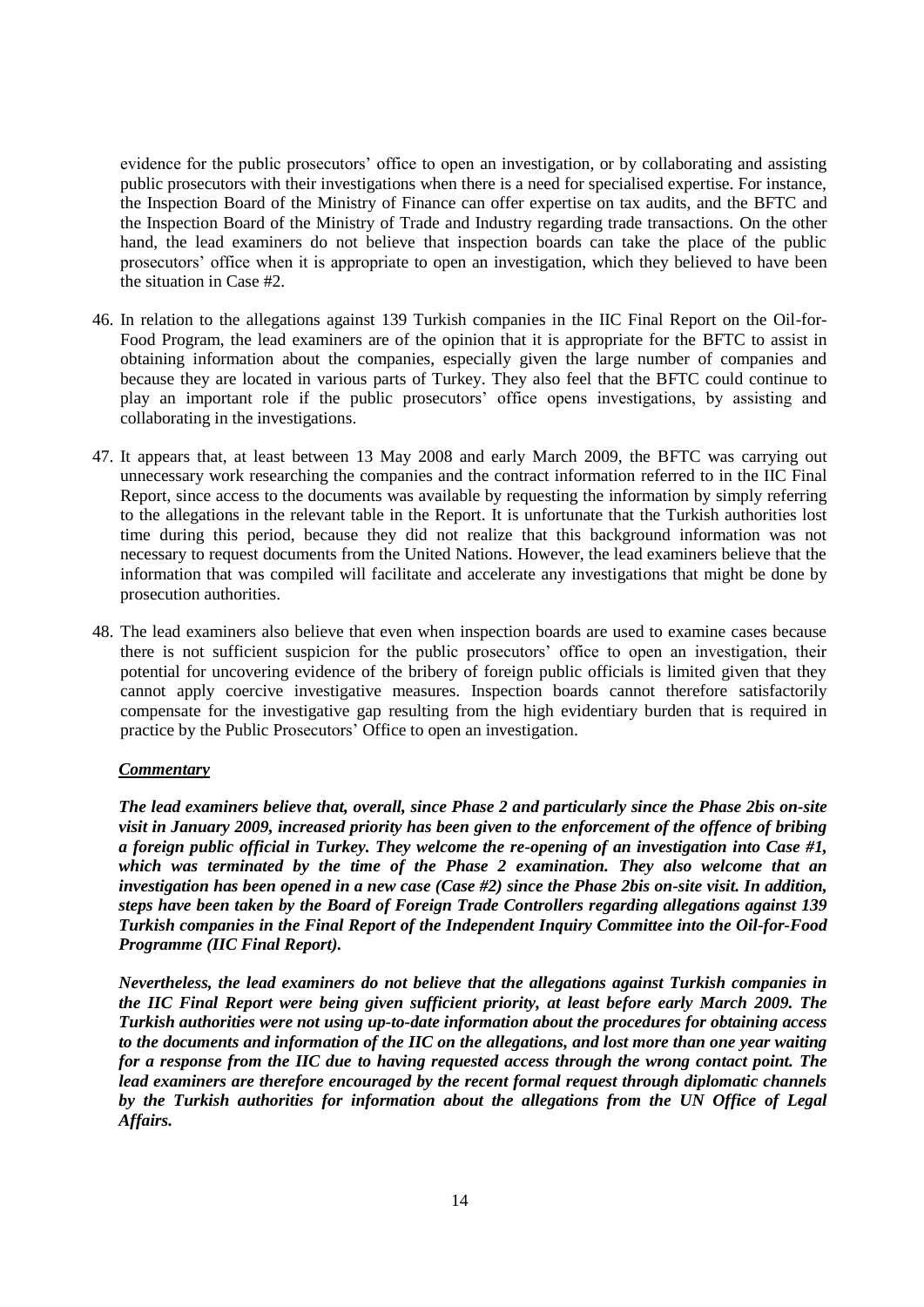*In addition, the lead examiners are concerned that inspection boards, which are not law enforcement bodies and do not have the authority to apply coercive investigative measures, were, until after the Phase 2bis on-site visit, being used to collect information needed to open a criminal investigation of the bribery of foreign public officials in Case #2, even though a foreign court document raised serious suspicions of the bribery of a foreign public official. In Case #1, the public prosecutors' office is not applying coercive investigative measures while waiting for a response to a limited MLA request, even though a foreign court order already raises serious suspicions of foreign bribery.* 

*The lead examiners therefore recommend that Turkey:*

- *i. Due to continuing concerns about: the non-use of coercive investigative measures in Turkey in Case #1, the initial referral of Case #2 to inspections boards rather than opening an investigation, and the procedural delays in the UN OFFP cases:*
	- *a. Report in detail in its Phase 2 written follow-up report, which is due in December 2009, on progress in Case #1, Case #2 and the United Nations Oil-for-Food Program cases.*
	- *b. Continue to inform the Working Group on Bribery on developments in the investigation and prosecution of Case #1, Case #2 and the allegations against Turkish companies in the IIC Final Report, for instance, during the Working Group's tour de table discussion.*
- *ii. Maintain contact with the UN Office of Legal Affairs to ensure the timely receipt of the requested information on allegations in the IIC Final Report concerning Turkish companies, and that relevant Turkish authorities consider visiting the UN Office of Legal Affairs following receipt of the information to discuss the authentication of documentary evidence.*
- *iii. Ensure the effective investigation and prosecution of foreign bribery cases by assessing the level of suspicion necessary to open an investigation, and by limiting the use of inspection boards in foreign bribery cases to assisting the public prosecutors' office in ongoing investigations and locating evidence of the offence when there is not a sufficient suspicion for the public prosecutors' office to open an investigation.*
- *iv. .*
- B. Liability of Legal Persons
- 1. Situation in Phase 2
- 49. One of the principal reasons that the Working Group on Bribery recommended a further Phase 2*bis* examination of Turkey was the repeal of the liability of legal persons in 2005 with the enactment of a new Penal Code. Article 60 of the new Penal Code established "special security measures" for legal persons, which include the following two relevant measures: i) revocation of a legal entity's operating license, if the legal person misuses the permission conferred by such license and through the participation of the organs or representatives of the legal entity; and ii) confiscation regarding offences committed for the benefit of such entities. In Phase 2, the Working Group assessed these measures as not in compliance with the Convention essentially due to their limited scope and because they do not include monetary sanctions. The Working Group therefore recommended that Turkey "urgently reestablish" the liability of legal persons in compliance with Article 2 of the Convention.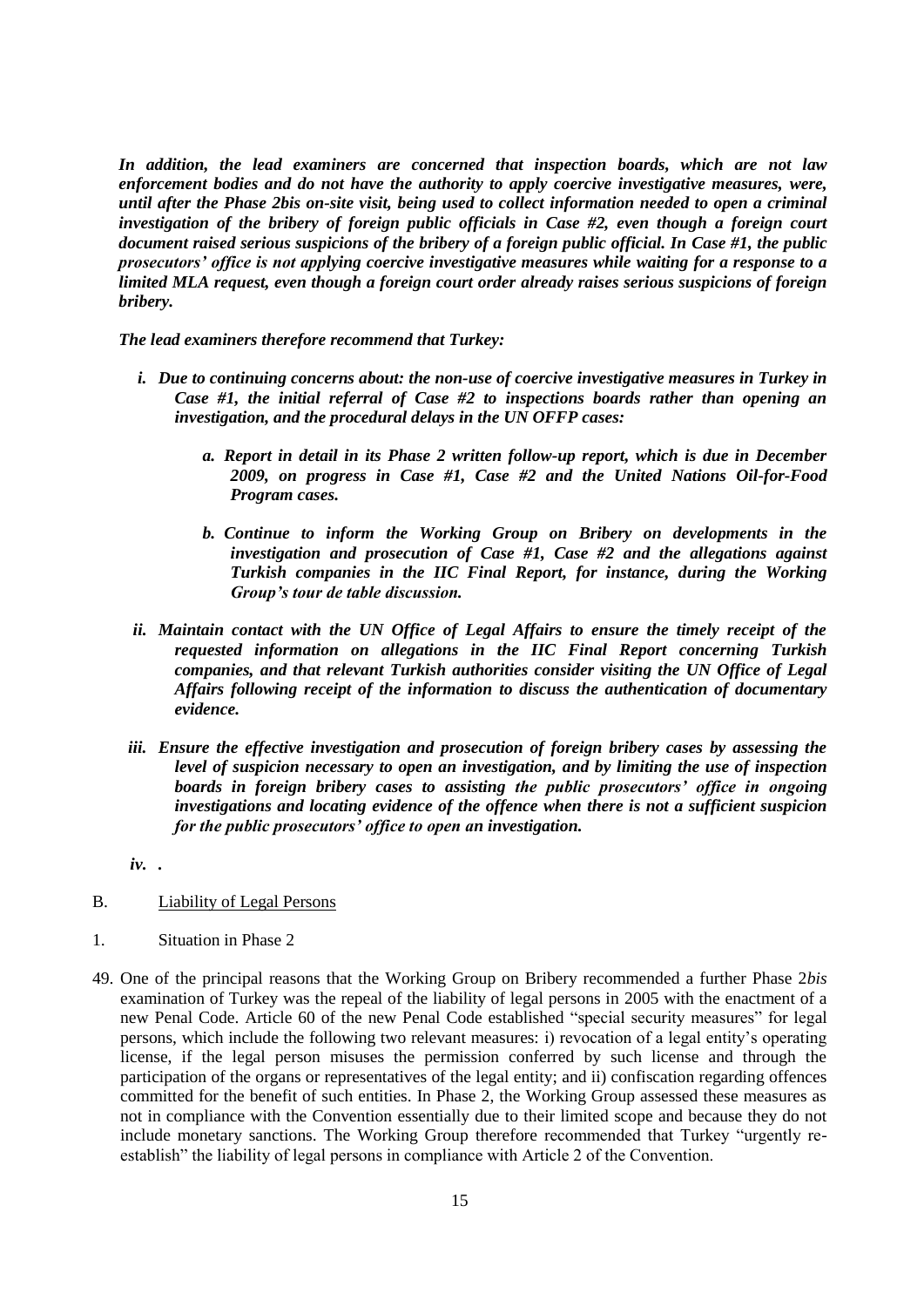## 2. Steps taken since Phase 2

- 50. Following the Phase 2 examination in December 2007, the Turkish Government acted quickly to try to comply with the Working Group's recommendation to re-establish the liability of legal persons. In January 2008, it established a working group comprised of judges from different departments of the Ministry of Justice to draft legislative amendments to implement recommendations on anti-corruption and anti-money laundering from the following bodies: OECD, Financial Action Task Force (FATF), and the Group of States against Corruption (GRECO). It produced an omnibus draft law for this purpose (Draft Law), which it sent to the Prime Ministers' Office for approval in July 2008. The Draft Law, which includes a provision on administrative monetary sanctions for legal persons, was submitted to the Turkish Parliament on 7 January 2009. During the on-site visit, the Draft Law was being considered by the Parliamentary Justice Commission.
- 51. In preparing the Draft Law, the working group from the Ministry of Justice consulted academics involved in drafting the new Penal Code and Criminal Procedure Code. The Draft Law was published on the website of the Ministry of Justice when it was sent to the Prime Minister's Office.
- 52. The examination team believes that the Turkish authorities have made a sincere attempt to act positively on the Working Group on Bribery's recommendation. Moreover, the Turkish authorities, including the Minister of Justice and the Parliamentary Justice Commission, were receptive at the onsite visit to comments from the examination team on the Draft Law. The Minister of Justice stated that he intended to present the lead examiners' concerns to the Justice Commission, and the Justice Commission invited the team to submit its suggestions for improving the Draft Law following the onsite visit. The examination team's suggestions to the Justice Commission were sent to the Turkish Government on 27 February 2009 (see Annex B). The lead examiners welcome that the Justice Commission took some of their comments into account in amending the Draft Law in April 2009.<sup>12</sup>
- 53. Nevertheless, since the Draft Law has not yet been enacted, Turkey remains in non-compliance with Article 2 of the Convention; this is probably not surprising given that it has been just over one year since the Phase 2 examination. Therefore, at this stage the Phase 2 recommendation to urgently reestablish such liability has not been implemented.
- 54. However, the examination team believes that in addition to reinforcing the recommendation in Phase 2 to re-establish the liability of legal persons for the foreign bribery offence, the Phase 2*bis* Report also provides an important opportunity to give the Turkish Government input on whether, if adopted, the provision in the Draft Law on the liability of legal persons meets the standards under the Convention. This is particularly the case given that the Turkish authorities have been open to constructive input in this regard.

## 3. Summary of the Draft Law

l

55. Article 8 of the Draft Law introduces a new Article 43/A in the Turkish Code of Misdemeanours establishing the liability of legal persons for certain offences, including bribery defined in Article 252 of the Penal Code, which includes the bribery of foreign public officials (see Article 8 of the Draft Law in Annex C, which compares the Draft Law when it was submitted to Parliament on 7 January 2009, and later when it was submitted by the Justice Commission to the Presidency of the Turkish Grand National Assembly on 16 April 2009). The administrative liability of the legal person is triggered where the natural person who commits the offence is an "an organ or a representative of a civil legal

 $12$  The Parliamentary Justice Commission amended the text of the Draft Law and sent it, along with a report, to the Presidency of the Parliament on 16 April 2009. The Draft Law was also put on the Parliament's agenda.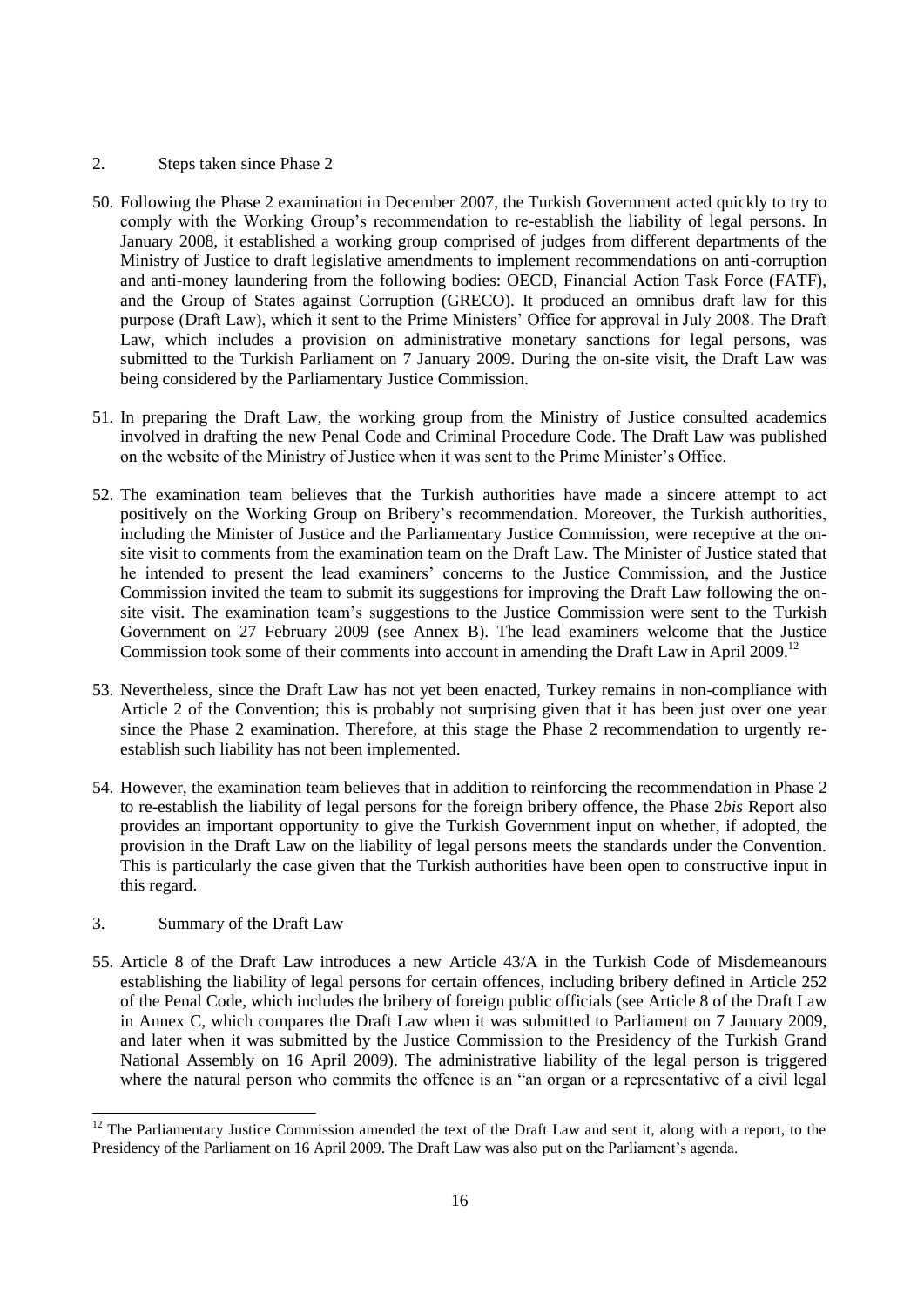person" or "not the organ or representative, but undertakes a duty within the scope of the legal person's operational framework". When the Draft Law was originally submitted to Parliament, the lead examiners identified the following three main areas in which Article 8 might not have fully complied with the Convention: i) the link between the liability of the natural person and the liability of the legal person; ii) the level of monetary sanctions; and iii) the procedures for investigating offences under the Code of Misdemeanours. These areas are discussed below, and are followed by a discussion of other features of Article 8 of the Draft Law that might impede effectiveness.

*Link between the Liability of the Legal Person and the Natural Person*

- 56. Following the submission of the Draft Law to Parliament, the Justice Commission deleted the statement that an administrative fine for a legal person is available at the end of a trial for a natural person. Article 8 now states that administrative fines for legal persons will be applied by the court that has the authority to try the offences in Article 8. However, since the Draft Law still states that a fine shall "also" be applied to a legal person, there would appear to be some risk of interpreting the provision as requiring the conviction and sanctioning of a natural person in order to sanction a legal person.
- 57. The Working Group has always insisted that to effectively implement Article 2 of the Convention, the liability of legal persons must be available even when it is not possible to indentify, prosecute or convict the natural person who perpetrated the bribery act. This is because decision-making in a legal person is often diffuse, and when collective decision-making is involved it might not be possible to identify individual wrongdoers. It might also be more practical and appropriate to proceed against the legal person alone, rather than a mere agent or low level employee who may have bribed due to corporate pressure.

## *Monetary Sanctions*

 $\overline{\phantom{a}}$ 

- 58. Before the examination team provided its suggestions to the Justice Commission, the Draft Law stated that an administrative fine of 10 000 Turkish Lira (about 4 500 Euros)<sup>13</sup> to 1 million Turkish Lira (about 450 000 Euros) should "also" be applied to a legal person, where a natural person commits the bribery of a foreign public official, and the offence benefits the legal person. In response to the examination team's feedback, the Parliamentary Justice Commission suggested raising the maximum fine to 2 million Lira (about 900 000 Euros).
- 59. The lead examiners believe that in particular the two following major aspects of the Turkish economy provide opportunities for substantial international business contracts in neighbouring countries, thus necessitating a high maximum monetary sanction: 1. Turkey's unique position as a gateway for doing business in the Middle East and Central Asia; and 2. Turkey's proximity to substantial oil and gas markets in the Caspian and Central Asia. They also believe that the maximum level of sanctions should reflect that Turkey has a very large and successful construction sector, which is active in the region and globally. Companies from this sector often compete for major infrastructure and public works projects, particularly in neighbouring countries.
- 60. The "special security measure" of confiscation under Article 60 of the Penal Code does not complement the monetary sanction for two reasons. First, it is does not apply directly to legal persons, but only in relation to offences committed for their benefit. Thus the natural person must first be convicted for an offence in favour of the legal person for it to apply. In addition, confiscation as a

<sup>&</sup>lt;sup>13</sup> The calculation into Euros is based on the exchange rate on 1 April 2009.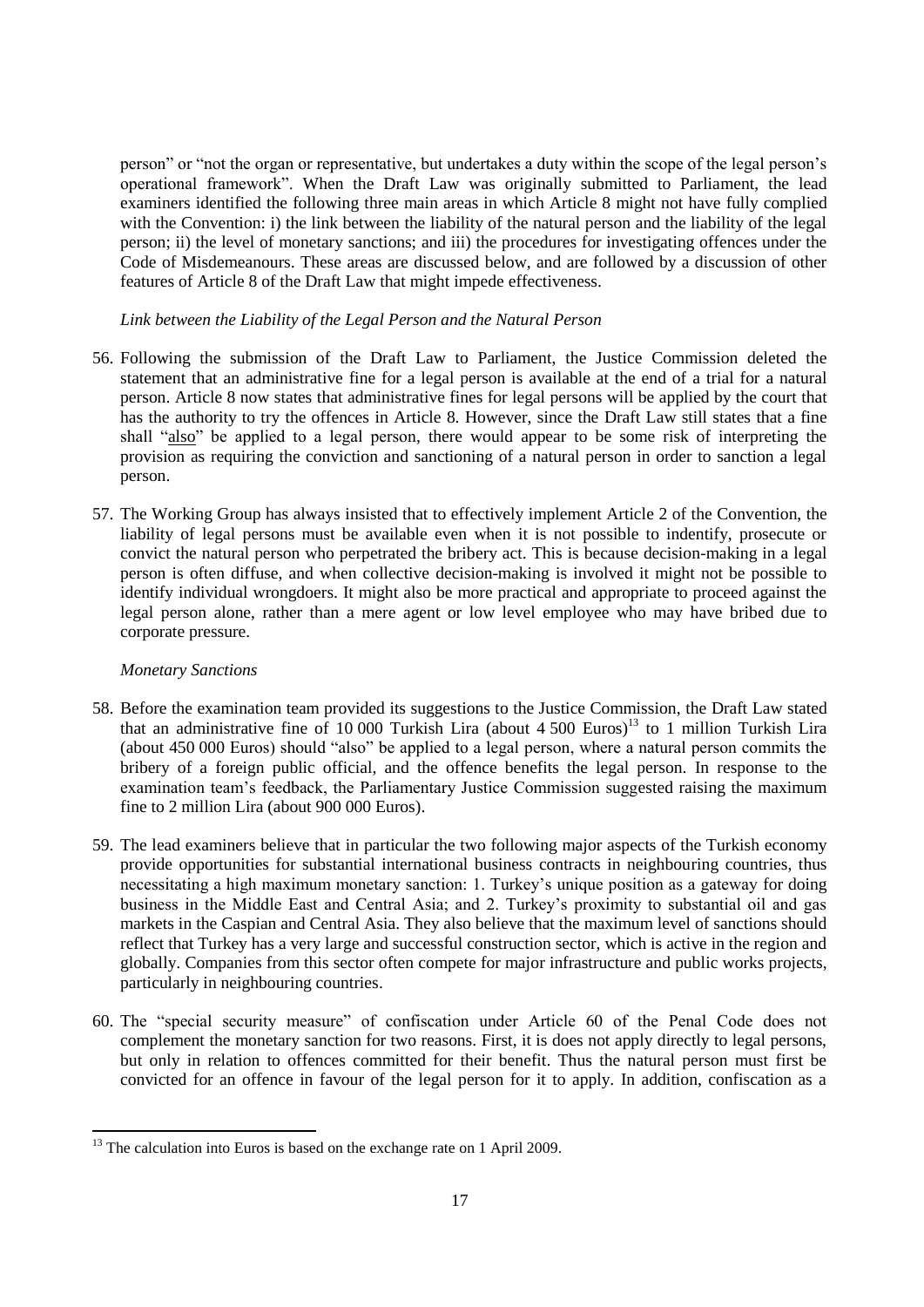"special security measure" has not so far been used in Turkey, and there is not supporting authority for the application of the general confiscation measures in the Penal Code to legal persons.

*Investigative procedures under the Code of Misdemeanours*

- 61. The use of the Code of Misdemeanours for re-establishing the liability of legal persons raises issues about the procedure involved for enforcing the provision, and whether it is effective. The Turkish authorities explain that the Code of Misdemeanours was chosen because the Penal Code is reserved for criminal offences, and according to the Turkish Constitution, criminal liability for legal persons is not possible in the Turkish legal system.
- 62. At the on-site visit the Turkish authorities explained that the Code of Misdemeanours is reserved for "less serious" offences. In addition, due to the nature of its scope, coercive investigative techniques are not available for offences covered by it. In their written comments to the draft Phase 2*bis* report the Turkish authorities explained that the criminal offences covered by draft Article 8 will be investigated by public prosecutors according to the Criminal Procedure Code and therefore all criminal investigative measures can be applied to legal persons. However, they explain that the coercive measures will be available because the investigation of the natural and legal person will be combined. It therefore appears that in order to impose monetary sanctions under the Code of Misdemeanours, coercive measures would not be available when the natural person who perpetrated the offence has not been identified.

## *Features of Article 8 of the Draft Law that might Impede Effectiveness*

- 63. Three further features of Article 8 of the Draft Law might impede effectiveness of the liability of legal persons. First, it appears that the liability might not apply to the case where a legal person bribes on behalf of a related legal person, such as a subsidiary (including a foreign subsidiary), holding company, or member of the same industrial group. Concerns in this regard arise due to the formulation of the provision, which states that liability applies for offences committed "to the benefit of that legal person". The Turkish authorities believe that it would be possible to prosecute the legal person who bribed on behalf of a related company through complicity provisions. Supporting authority for the application of these provisions would likely be requested by the Working Group if this provision were to be adopted by Parliament.
- 64. Second, the liability under Article 8 of the Draft Law applies in relation to "civil legal persons", a term which might not necessarily appear to include state-owned or state-controlled enterprises. Although the Turkish authorities firmly believe that this terminology would include a private company or entity wholly or partly owned by the Turkish State, this would be another area in which the Working Group would likely request supporting authority if this provision were to be adopted by Parliament.
- 65. Third, the terminology regarding the level of authority in the legal person of the natural person whose conduct triggers the liability of the legal person might appear confusing. It is not necessarily clear who would constitute "an organ or a representative of a civil legal person", or a person who is "not the organ or representative, but undertakes a duty within the scope of the legal person's operational framework". Nevertheless, the Turkish authorities state that the terminology is meant to apply as follows: "organ" denotes any decision-making or supervisory body within the company's structure; "representative" covers any agent of the company who is legally authorised to represent the company, even if not an employee of the company; and "a person […] who undertakes a duty within the scope of that legal person`s operational framework" should be understood as any employee of the company, regardless of his/her position, seniority, type of functions, part-time/full-time employment, etc. Given this explanation, the provision would appear very broad in scope, including in its coverage the foreign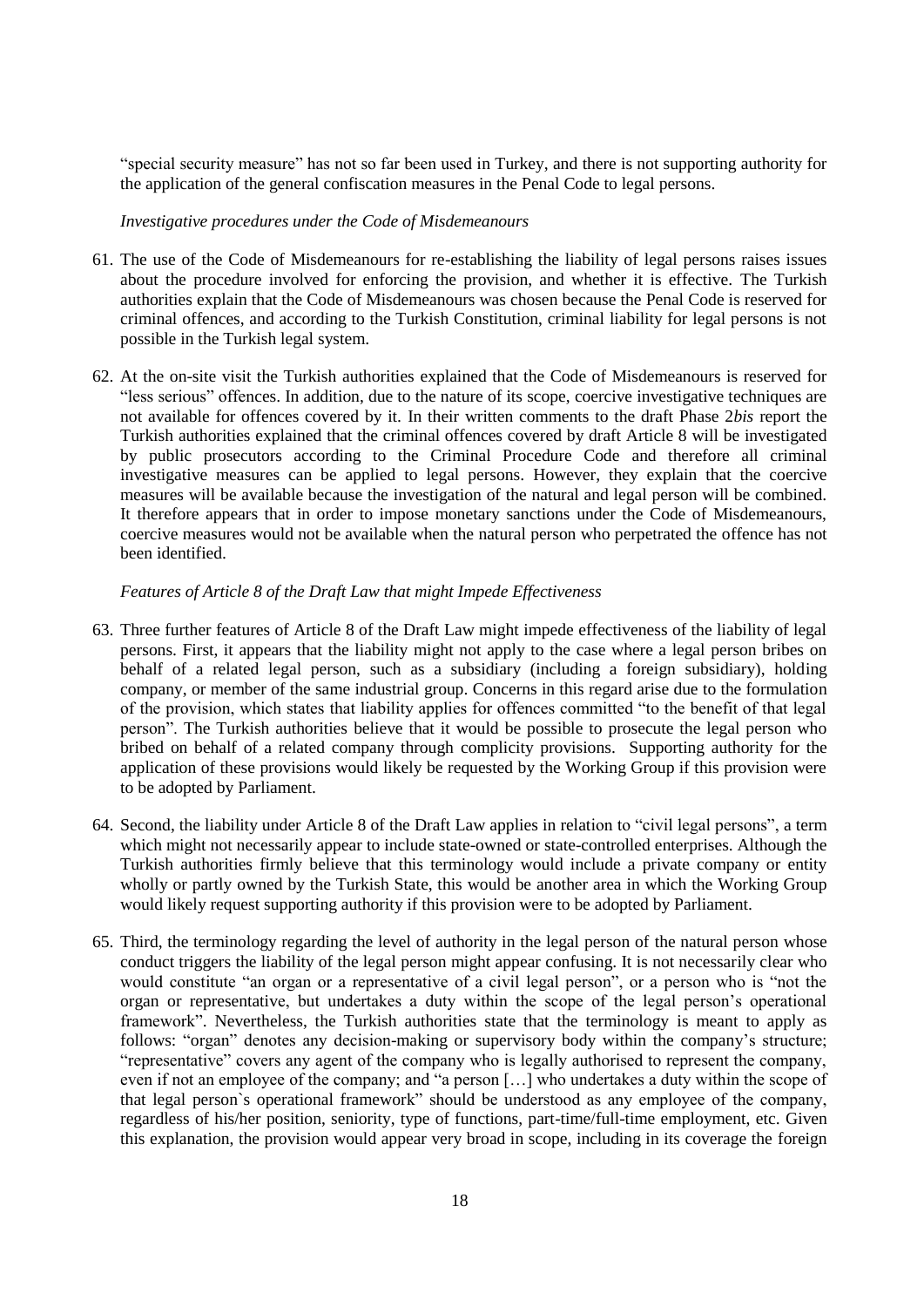bribery acts of any employee. However, if this provision were to be adopted by Parliament, this also would be an area in which the Working Group would likely request supporting authority.

#### *Commentary*

*The lead examiners welcome the progress made so far by the Turkish authorities in acting on the Phase 2 recommendation to re-instate the liability of legal persons in compliance with Article 2 of the Convention. The lead examiners believe that Turkey's swift action to draft a new provision for this purpose and submit it to Parliament as part of an omnibus draft law shows that Turkey sincerely desires to comply with the Convention in this regard. The lead examiners also appreciated the opportunity to provide their preliminary suggestions on the Draft Law to the Justice Commission, and welcome the Commission's decision to revise the Draft Law in two important ways due to their suggestions.* 

*Nevertheless, as long as the current situation continues in which the "special security measures" for legal persons are the only available measures for holding legal persons responsible for the bribery of foreign public officials, Turkey remains in non-compliance with Article 2. The lead examiners therefore restate the Phase 2 recommendation to "urgently" re-establish the liability of legal persons in conformity with Article 2. They also recommend that Turkey further consider the comments in this report on areas of Article 8 of the Draft Bill that might not comply with the Convention, and those areas that might be an impediment to the effectiveness of the liability of legal persons. Moreover, the lead examiners recommend that once a new law comes into force re-establishing the liability of legal persons for the bribery of foreign public officials, the law undergo a peer review analysis in conjunction with Turkey's Phase 2 written follow-up report, which is due to be given in December 2009, assuming that the law will have been passed by then.* 

- C. Awareness-Raising
- 1. Overall Progress
- 66. The Turkish government has made significant efforts to raise awareness of the Convention and the foreign bribery offence in Turkey. Following the adoption of the Phase 2 report and the Working Group's recommendations, the Turkish Government established an inter-institutional National Task Force (NTF) to address these issues. Members of the NTF include the Prime Ministry Inspection Board, Undersecretariat for Foreign Trade, State Personnel Presidency, Ministry of Justice, Ministry of Foreign Affairs, National Police, TIKA (Turkish International Development and Co-operation Agency), the Ministry of Finance Inspection Board, Revenue Administration, Public Procurement Authority, Ministry of Trade and Industry, Turkish Eximbank, Privatization Administration, and MASAK. The Government strategy for creation of the NTF and implementation of the OECD Convention was included in the National Program for the Adoption of the EU Aquis, approved by the President on 31 December 2008. The NTF has met regularly since this time.
- 67. After the Phase 2 examination, the Ministry of Justice was designated as the lead agency for awareness-raising initiatives; the Ministry, along with other government agencies, implemented a broad range of programs for both the public and private sectors.
- 68. By all accounts, these projects have resulted in increased levels of awareness. Government officials overall are knowledgeable about the Convention and the foreign bribery offence, and seem to be making efforts to incorporate compliance with the Convention into their work. A change in perception also seems to have occurred in the private sector: companies now seem to understand that bribery is unacceptable, even when doing business in countries where such corruption is widespread.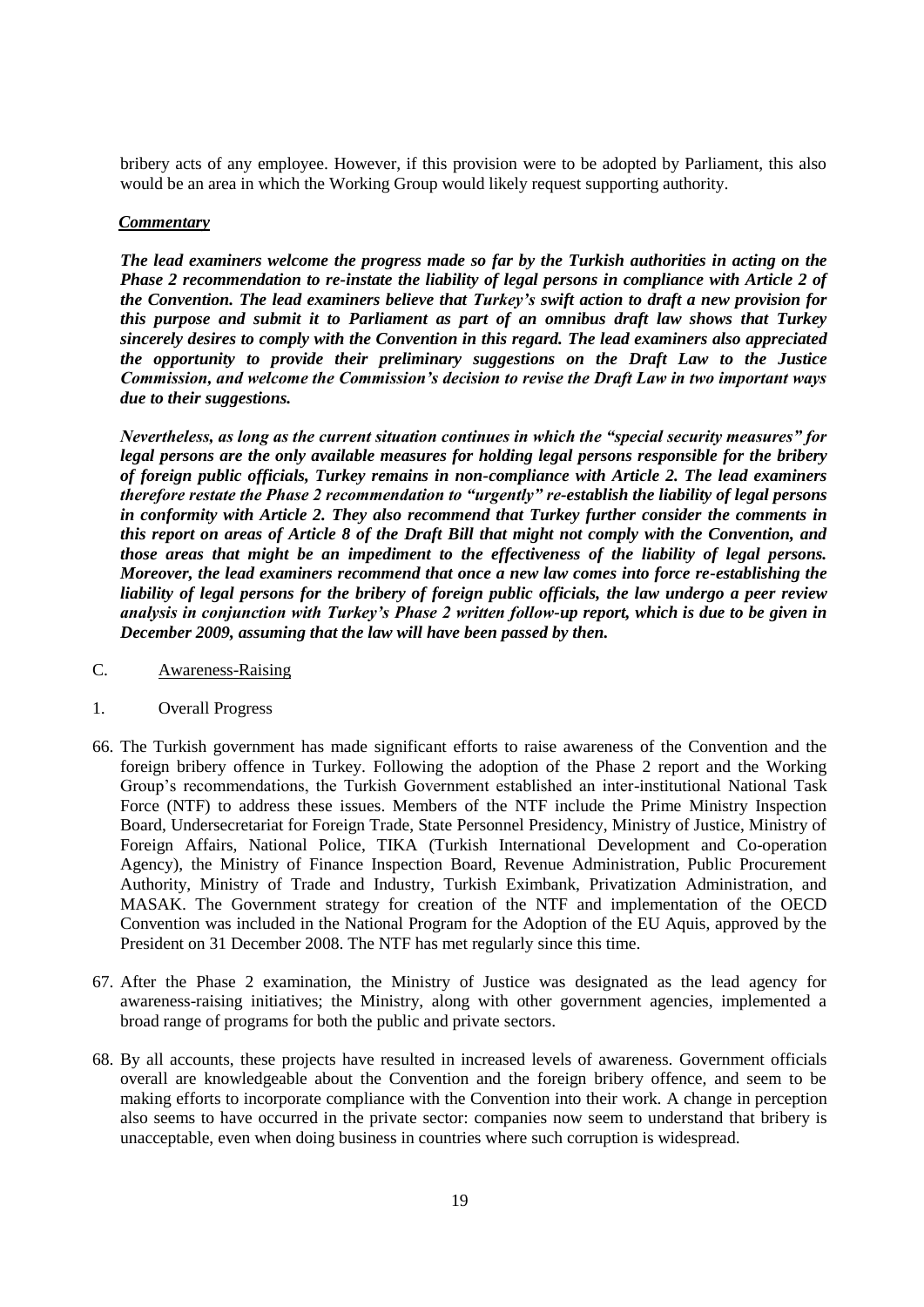#### 2. Public Sector

- 69. Trainings for police, prosecutors and judges have been particularly plentiful, some using innovative technology to reach large numbers of people. For example, police officers throughout Turkey viewed an Interactive Smart Study lecture on investigating foreign bribery. Additionally, the UYAP National Judicial Network has been used to disseminate information to more than 10 000 judges and prosecutors. The Ministry of Justice's Justice Academy and Training Department have included foreign bribery information in their regular training program as well. For example, in June 2009, a presentation on "The OECD Convention and Turkey's Evaluation Process" was delivered to 16 judges and 12 prosecutors during an in-service seminar. A further 39 judges and prosecutors who deal with corruption offences attended a presentation on the OECD Convention during a seminar on Combating Corruption and Cyber Financial Fraud on 8 June 2009.
- 70. In September 2008, the Ministry of Foreign Affairs held a successful training event for officials stationed abroad. More than 50 people attended the seminar, including Economic Counsellors at Turkish foreign embassies. In addition to helping Turkish companies operating in foreign countries understand and follow local law and rules, Economic Counsellors are also charged with monitoring the press for bribery allegations against Turkish companies. They are required to report any allegations they discover. The Ministry also provides information on foreign bribery through its Diplomatic Academy.
- 71. The Ministry issued a circular in December 2008 to provide Ministry staff and diplomatic personnel assigned to Turkish missions (Embassies, Permanent Delegations to international organisations, and Consulates) with information about the OECD Convention and the new articles in the Turkish Penal Code related to combating foreign bribery. The circular informed the staff, inter alia, of their duty to report foreign bribery, and included penalties in cases of failure to report.
- 72. TIKA, the Turkish International Development and Co-operation Agency, has also made significant outreach efforts for its staff stationed abroad; more than 20 TIKA Program Coordinators in "high-risk" countries received targeted training. TIKA also issued a circular on bribery within international technical agreements.
- 73. Two circulars aimed at prosecutors and judges one on international co-operation on criminal matters, and one on combating foreign bribery – should also bring more attention to the foreign bribery issue. In addition, more than 300 judges and prosecutors attended an in-service training on foreign bribery and the Convention sponsored by the Ministry of Justice, and an additional 459 participated in a conference on Organised Crime and Corruption Offences in the Turkish Criminal Justice System, which included discussion of the Convention.
- 74. The inspection boards are also an important target for training on the foreign bribery offence. All inspectors of the Ministry of Finance Inspection Board are considered well-informed on the foreign bribery offence. They have received the OECD Convention, and many have written articles on this topic. The Inspection Board also organised a series of seminars (2 held in 2008, and another 2 planned for 2009) for all stakeholders within the Ministry of Finance to raise awareness.
- 75. The Inspection Board of the Ministry of Trade and Industry issued Circular 2008/2 to inform its members about the OECD Convention, including actions to follow when they detect foreign bribery. A training program for assistant inspectors organised in early 2009 also provided information about detection. The Inspection Board will include information about the OECD Convention and foreign bribery in all future trainings. The Prime Ministry Inspection Board, which plays a co-ordination role for all the Turkish inspection boards, held a seminar on "The OECD Anti-Bribery Convention,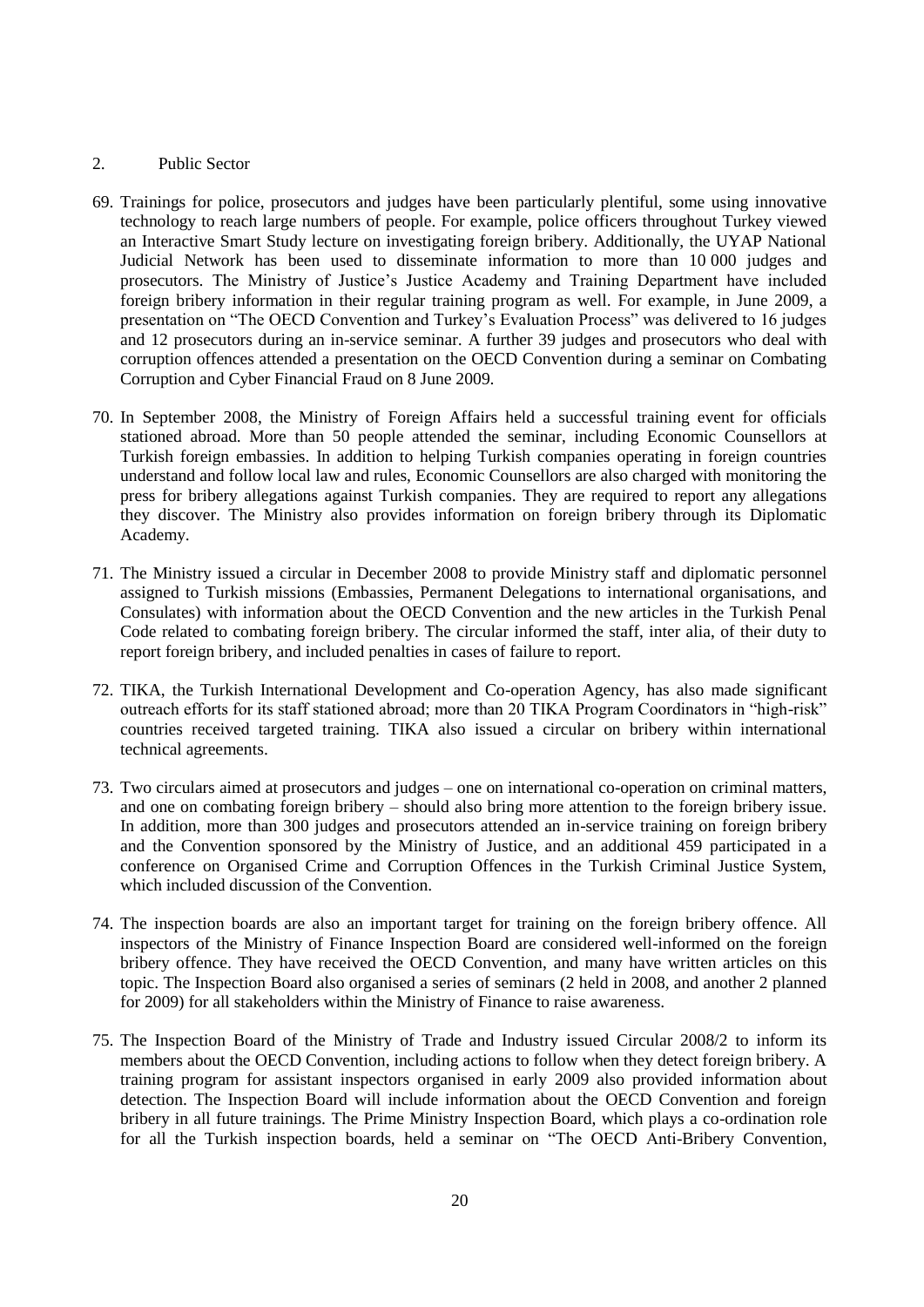Combating Foreign Bribery and Reporting Obligations" on 28 May 2009; 32 of the 40 inspectors attended this session.

- 76. MASAK (Turkey's financial intelligence unit) has provided training to 790 individuals on reporting suspicious transactions. The official export credit support agency, Turk Eximbank, has included foreign bribery on the agenda of its regular annual training program.
- 77. The Ministry of Trade and Industry's Central Legal Person System Project, a comprehensive registry of company information, should help trace transactions by legal persons. It will be available at the end of 2009.
- 3. Private Sector
- 78. The government has also offered a diverse array of awareness-raising initiatives for the private sector. These efforts seem to have reached a significant number of companies (particularly large companies), and to effectively show that the government takes foreign bribery seriously and expects companies to do so as well.
- 79. Other policies demonstrate the consequences for companies that engage in corrupt acts both the Public Procurement Authority and the Privatization Administration exclude companies that have been convicted of foreign bribery from their tender processes.

#### *Large Companies*

- 80. Large companies, across the board, are aware of the Convention and the foreign bribery offence. Many representatives said they had learned about these issues within the past several months, through programs sponsored by the Ministry of Justice, the Under Secretariat of Foreign Trade (Ministry of Foreign Affairs) or the Privatization Administration.
- 81. The Under Secretariat of Foreign Trade has been very active. It led a collaborative effort to create a booklet on foreign bribery that includes definitions and reporting obligations, along with a hypothetical case. This publication was widely distributed to businesses and business organisations.
- 82. The Under Secretariat also sponsored seminars stressing the supply-side effects of bribery. Events during the 11th Foreign Trade Week targeted the high-risk geographical areas of *Geresun*, *Rize* and *Aydin* provinces. Another meeting was organised jointly with the Turkish Contractors Association to target the construction sector. Turkey intends to use it as a model for similar programs geared towards the textiles/clothing, automotive and exporting sectors.
- 83. There is evidence that increased awareness has led to more preventive action by companies. A large Turkish holding company now requires all new employees to sign a code of conduct including a pledge that they will not bribe, and annually confirm that they have abided by this code. Another holding company includes foreign bribery in its training sessions for all new employees.
- 84. Turkish subsidiaries of foreign companies have also taken significant steps. One company organised a seminar for all of its business functions in Turkey, while another requires all contracts with any foreign (or local) government entities to be approved by the Turkey-based compliance officer. The company believes that "no business deal is worth putting the company's reputation at risk".

*Small and Medium-Sized Enterprises*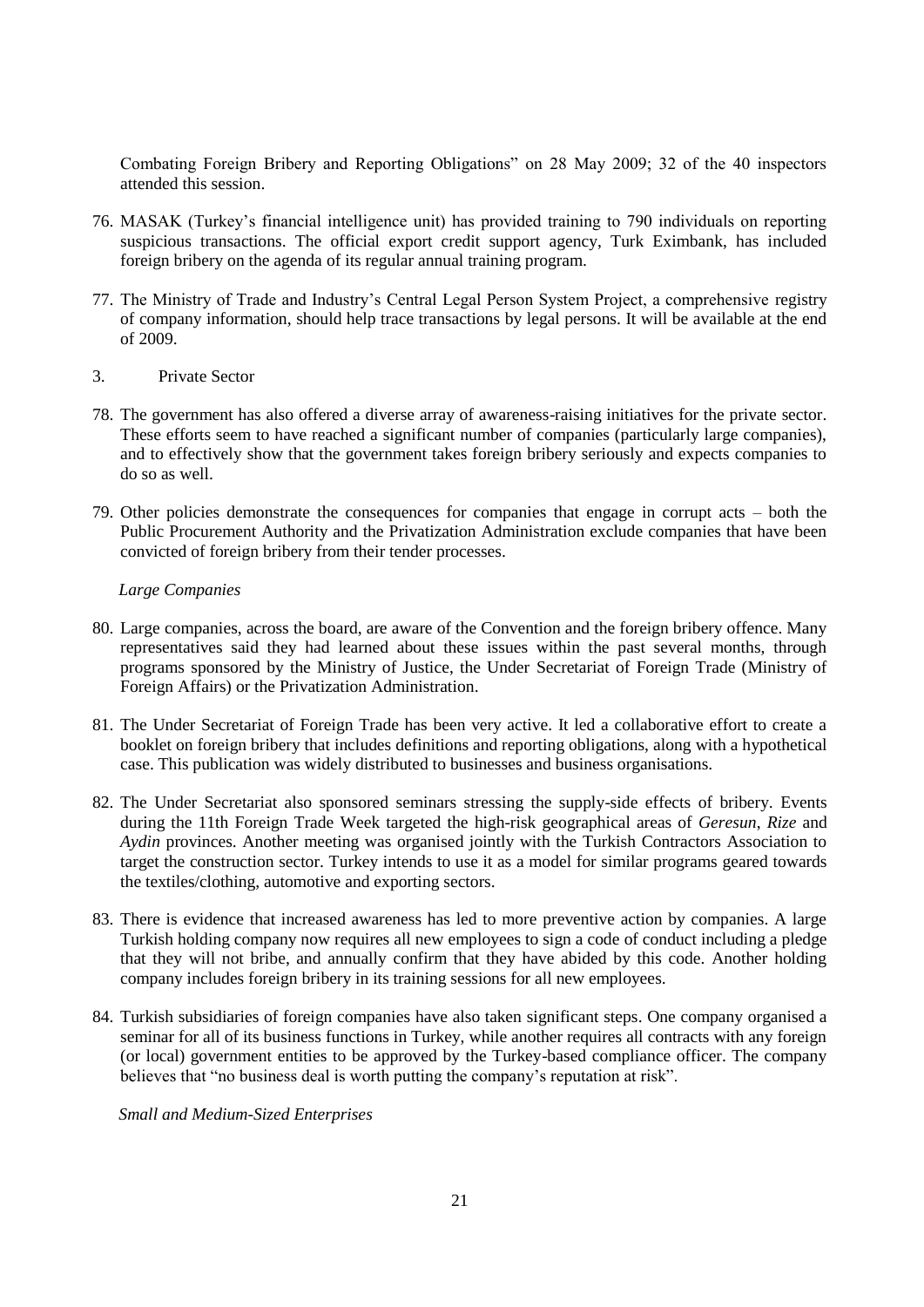- 85. Efforts to raise awareness among small and medium-sized enterprises (SMEs) have not been as widespread or successful. The Small and Medium Enterprises Development Organization, a public agency affiliated with the Ministry of Trade and Industry, administers most programs to support SMEs in Turkey. In 2008, the Small and Medium Enterprises Development Organization organised two seminars for SMEs involved in exporting, but attendance was low. However, the agency posted information about the Convention on its website, and is planning to send detailed material via email to some 90 000 SMEs in 2009.
- 86. The majority of business associations in Turkey have informed their members about the Convention and the foreign bribery offence, mostly through broadcast emails or by putting information on their websites. Representatives of some of the large companies felt that business associations could play a larger role in providing supplemental information and training on preventing and detecting foreign bribery to their members. For example, by encouraging the development of codes of conduct which include strong anti-bribery standards.
- 87. The lead examiners were pleased to learn that the Council of Ethics covers foreign bribery in its "Ethics for Prevention of Corruption Project", including assisting companies in incorporating the standards of the Convention in their organisational ethical principles.
- 4. Civil Society
- 88. Civil society participants demonstrated an overall high level of awareness of the Convention and the foreign bribery offence. Most reported learning about these issues through programs sponsored by the Turkish government. However, most organisations said that they believe the bribery of foreign public officials by Turkish companies abroad should be prosecuted in the country where the crime was committed. They feel that this is less complicated and makes more sense.
- 89. One NGO involved in the fight against corruption worldwide said that there is no longer doubt in Turkey that foreign bribery is a crime, but giving bribes outside of Turkey is not taken as seriously as domestic corruption. The representative stated that Turkey has missed opportunities to prosecute foreign bribery cases and enforce the Convention. She added that, although the level of awareness has increased significantly since the Ministry of Justice took over the awareness-raising activities, many companies still feel pressure to pay bribes to facilitate foreign business transactions such as obtaining permits or moving equipment.
- 90. The lead examiners are satisfied that the Turkish authorities made best efforts to secure the attendance of media representatives at the on-site visit. However, no media representatives attended.
- 5. General Public
- 91. Some awareness-raising efforts have been directed towards the general public. The Ministry of Justice created a special website to disseminate information related to the Convention and the Turkish Government's implementation efforts [\(www.uhdigm.adalet..gov.tr/oecd/oecd.htm\)](http://www.uhdigm.adalet..gov.tr/oecd/oecd.htm). This site is placed prominently on the Ministry of Justice homepage, and includes a Turkish translation of the Working Group on Bribery's Phase 2 report and information about all aspects of the Phase 2*bis* examination process. The site also features a hotline for reporting foreign bribery allegations. All organisations participating in the National Task Force are linked to this site through their homepages.
- 92. Additionally, a press release about the review resulted in some media coverage. The booklet on foreign bribery referred to above was also widely distributed.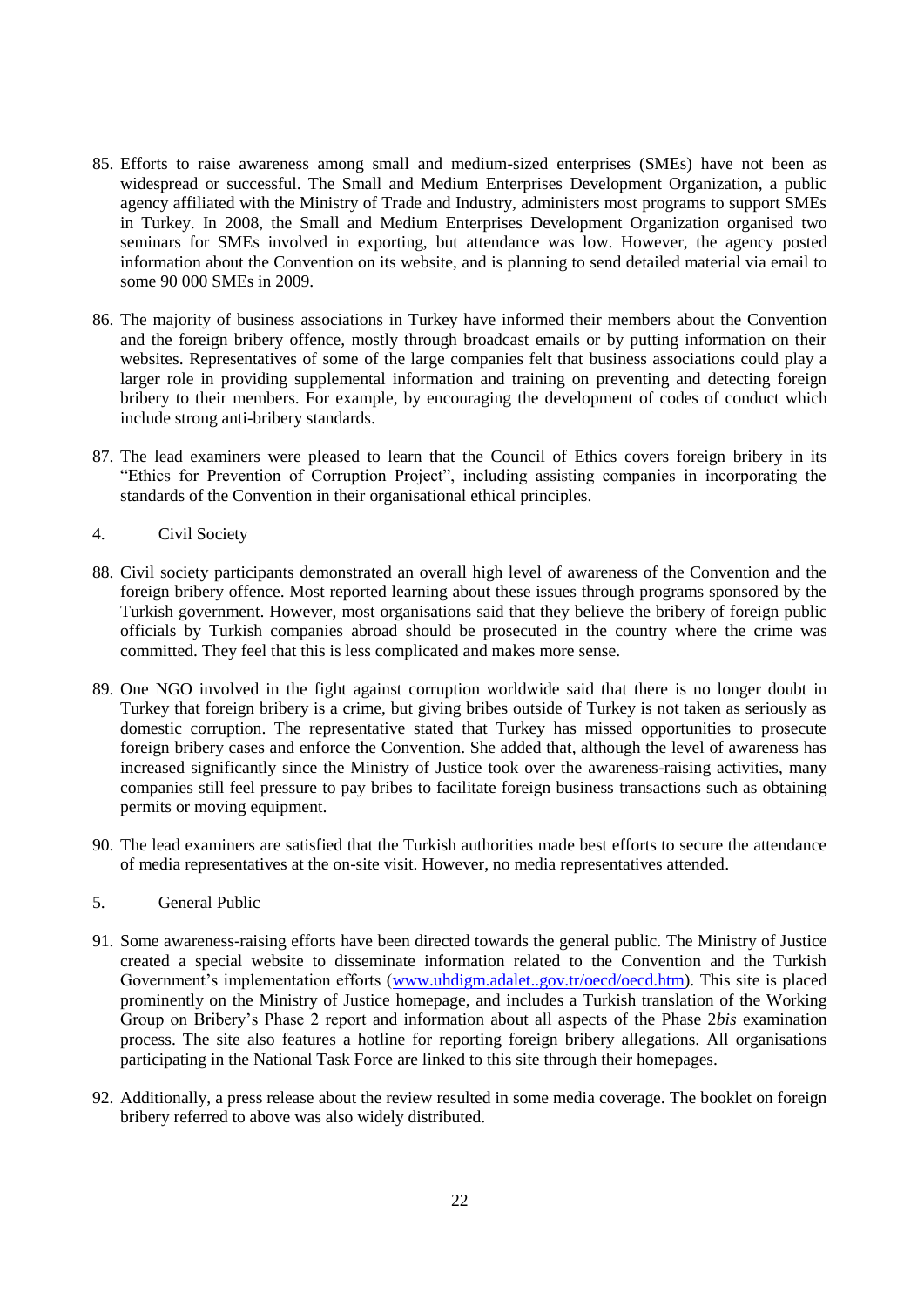93. Some individual government organisations have also engaged in outreach to the general public. For example, the Revenue Administration translated the OECD Bribery Awareness Handbook for Tax Examiners into Turkish, and distributed it to 150 000 large taxpayers; the handbook was also presented to the public on national television. The Revenue Administration also issued a communiqué on the express denial of tax deductibility of bribes, aimed at clarifying this issue as set out in the Income Tax Law and Corporate Tax Law.

#### *Commentary*

*The lead examiners congratulate Turkey for its impressive awareness-raising efforts on the Convention and the foreign bribery offence. These efforts appear to have had an impact in the public and private sectors, as well as civil society and the general public.* 

*The lead examiners recommend that Turkey sustain these efforts and provide follow-up where appropriate, such as where companies and individuals might have questions about information provided by the Government.* 

*Furthermore, the lead examiners recommend that Turkey increase its awareness-raising efforts visà-vis SMEs, and note that relevant business associations might be well-positioned to assist in this regard. The lead examiners note that the need to increase the awareness of SMEs is a horizontal issue affecting many Parties to the Convention.* 

#### **RECOMMENDATIONS OF THE WORKING GROUP**

The Working Group recognises that Turkey has made serious efforts to improve compliance with the Convention since the Phase 2 examination in December 2007, and believes that the Phase 2bis examination process has helped Turkey to increase the priority of the Convention. Pursuant to the Phase 2 Recommendation of the Working Group, the purpose of the Phase 2bis evaluation of Turkey was to assess progress concerning the following: (1) awareness-raising by the Turkish Government; (2) investigating and prosecuting allegations of bribing foreign public officials; and (3) re-instating the liability of legal persons. In addition, due to inadequate participation of the private sector and civil society in Phase 2, the on-site visit to Turkey was to provide a second chance for the examination team to meet with a broad spectrum of representatives from these areas, to discuss a variety of issues including awareness, and corporate liability.

The Phase 2bis on-site visit to Turkey by the examination team in January 2009 was successful in a number of areas. The team met with representatives from 30 companies and 14 business associations – the highest level of private sector participation so far in any Phase 2 or Phase 2bis on-site visit. These representatives largely demonstrated a high level of awareness of the prohibition in Turkish criminal law against the bribery of foreign public officials; although as in many Parties to the Convention, awareness amongst small and medium-sized enterprises was lagging. Progress in investigating cases was observed, in particular following the on-site visit, including the re-opening of an investigation that had been terminated at the time of the Phase 2 examination, and the opening of a new investigation. Work had also progressed on the allegations against 139 Turkish companies in the 2005 Final Report of the Independent Inquiry Committee into the Oil-for-Food Programme (IIC Final Report). Moreover, in January 2009, a draft law was introduced in Parliament to establish the liability of legal persons in the Turkish Code of Misdemeanours for the offence of bribing a foreign public official.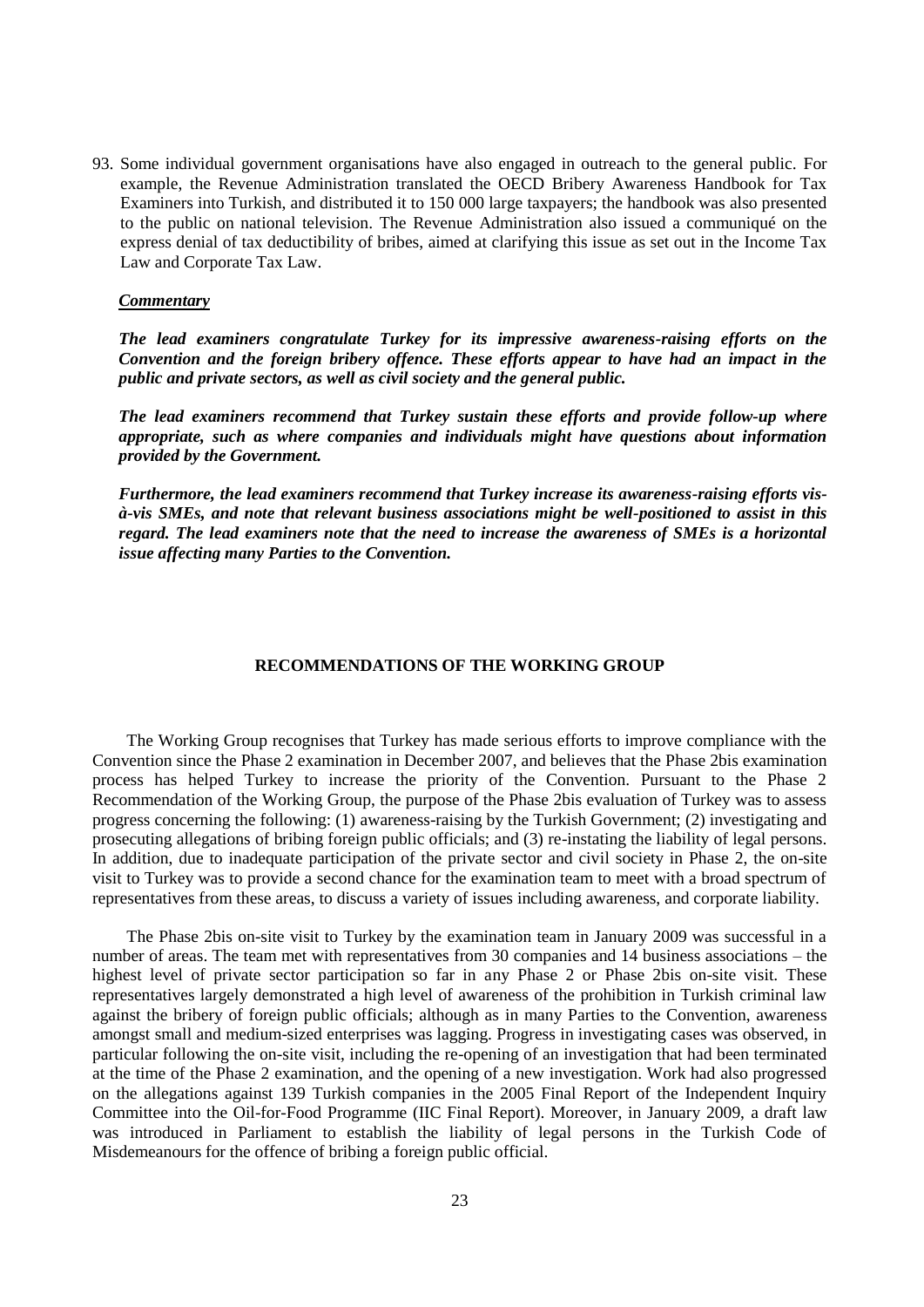Nevertheless, the Working Group has two principle remaining areas of concern. First, Turkey will continue to be in non-compliance with Article 2 of the Convention on the liability of legal persons as long as the current situation continues. Second, the Working Group believes that progress investigating transnational bribery cases may have been impeded as follows: (1) the allegations in the 2005 IIC Final Report were not given sufficient priority, at least before March 2009; (2) in one case, the public prosecutors' office has not applied coercive investigative measures while waiting for a response to a limited MLA request, because the Turkish authorities believe that the level of suspicion is not high enough to be sure that jurisdiction can be applied in Turkey; and (3) inspection boards, which are not law enforcement bodies and do not have the authority to apply coercive investigative measures, were, until after the Phase 2bis on-site visit, being used to collect information needed to open a criminal investigation of the bribery of foreign public officials in a second case, even though a foreign court document raised sufficient suspicions of the bribery of a foreign public official. **In view of these remaining concerns, the Working Group makes the following recommendations to Turkey:**

## **1. Recommendations**

#### *Recommendation on the investigation of allegations of transnational bribery*

3. Regarding allegations of transnational bribery, the Working Group recommends that Turkey:

report in detail in its Phase 2 written follow-up report, which is due in December 2009, on progress in the two ongoing investigations and the United Nations Oil-for-Food Program cases, and continue to inform the Working Group on developments in these cases, for instance, during the Working Group's *tour de table*;

b. maintain contact with the UN Office of Legal Affairs as necessary to ensure the timely receipt of the requested information on allegations in the IIC Final Report concerning Turkish companies, and to discuss the authentication of documentary evidence if necessary following receipt of the relevant information; and

c. ensure the effective investigation and prosecution of foreign bribery cases by assessing the level of suspicion necessary to open a criminal investigation of such cases, and by limiting the use of inspection boards in foreign bribery cases to assisting the public prosecutors' office in ongoing investigations and collecting information needed to open a criminal investigation when there is not a sufficient suspicion for the public prosecutors' office to open an investigation.

## *Liability of legal persons*

4. Regarding the liability of legal persons for the bribery of foreign public officials, the Working Group:

a. restates the Phase 2 Recommendation to "urgently" re-establish the liability of legal persons in conformity with Article 2, and further recommends that Turkey consider the comments in this report on areas of the Draft Bill on the liability of legal persons that might not comply with the Convention, and those areas that might be an impediment to the effectiveness of the liability of legal persons; and

b. recommends that once a new law comes into force re-establishing the liability of legal persons for the bribery of foreign public officials, the law undergo a peer review analysis in conjunction with Turkey's Phase 2 written follow-up report, which is due to be given in December 2009, assuming that the law will have been passed by then.

#### *Awareness*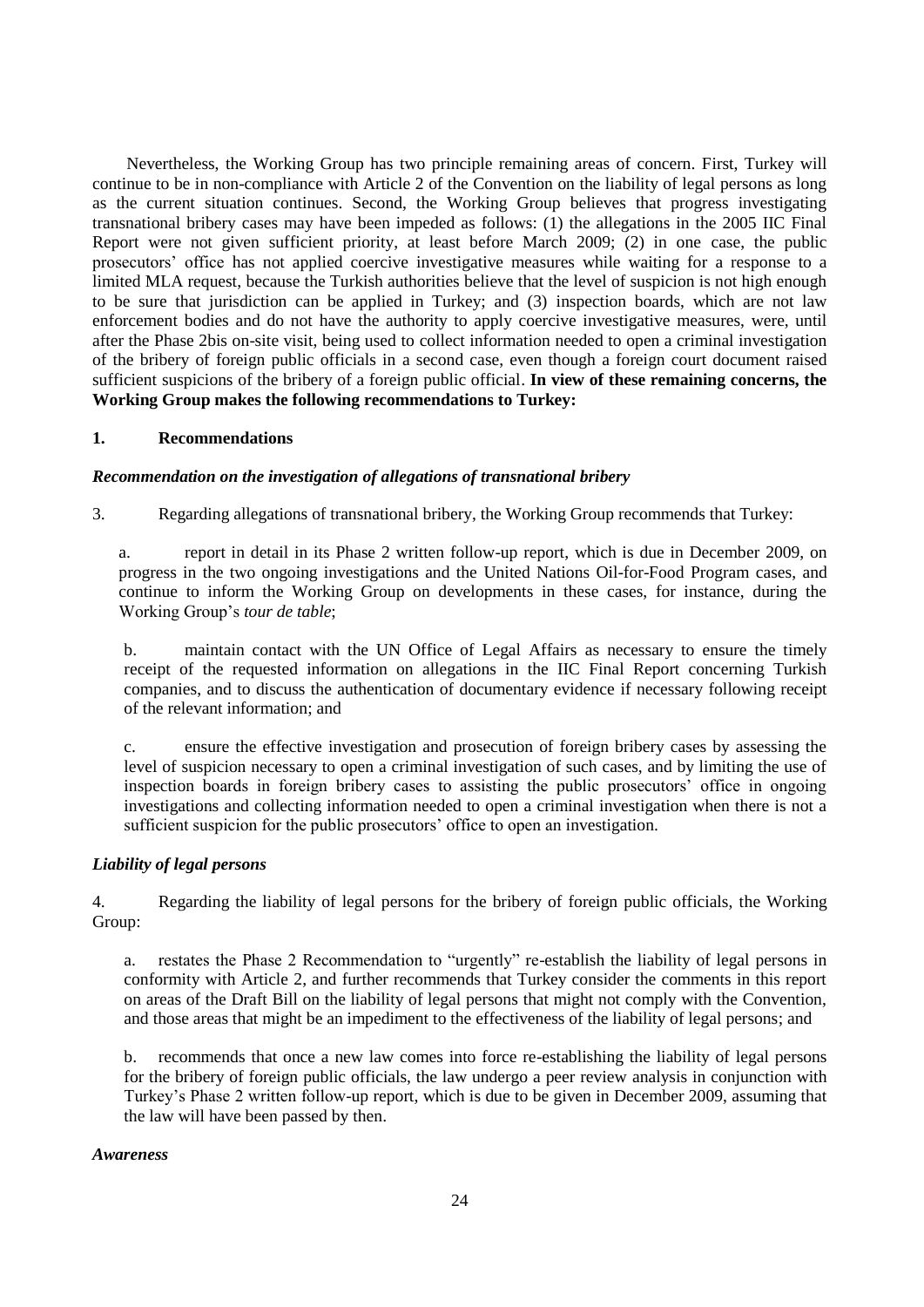5. Regarding efforts by the Turkish Government to raise the awareness of the private sector on the Convention and the offence of bribing a foreign public official, the Working Group recommends that Turkey, while sustaining its recent efforts and providing follow-up where appropriate such as through a mechanism for companies to ask questions about information provided by the Government, increase its awareness-raising efforts vis-à-vis small and medium enterprises, including through collaboration with business associations that represent SMEs.<sup>14</sup>

 $14$  The lead examiners note that the need to increase the awareness of SMEs is a horizontal issue affecting many Parties to the Convention.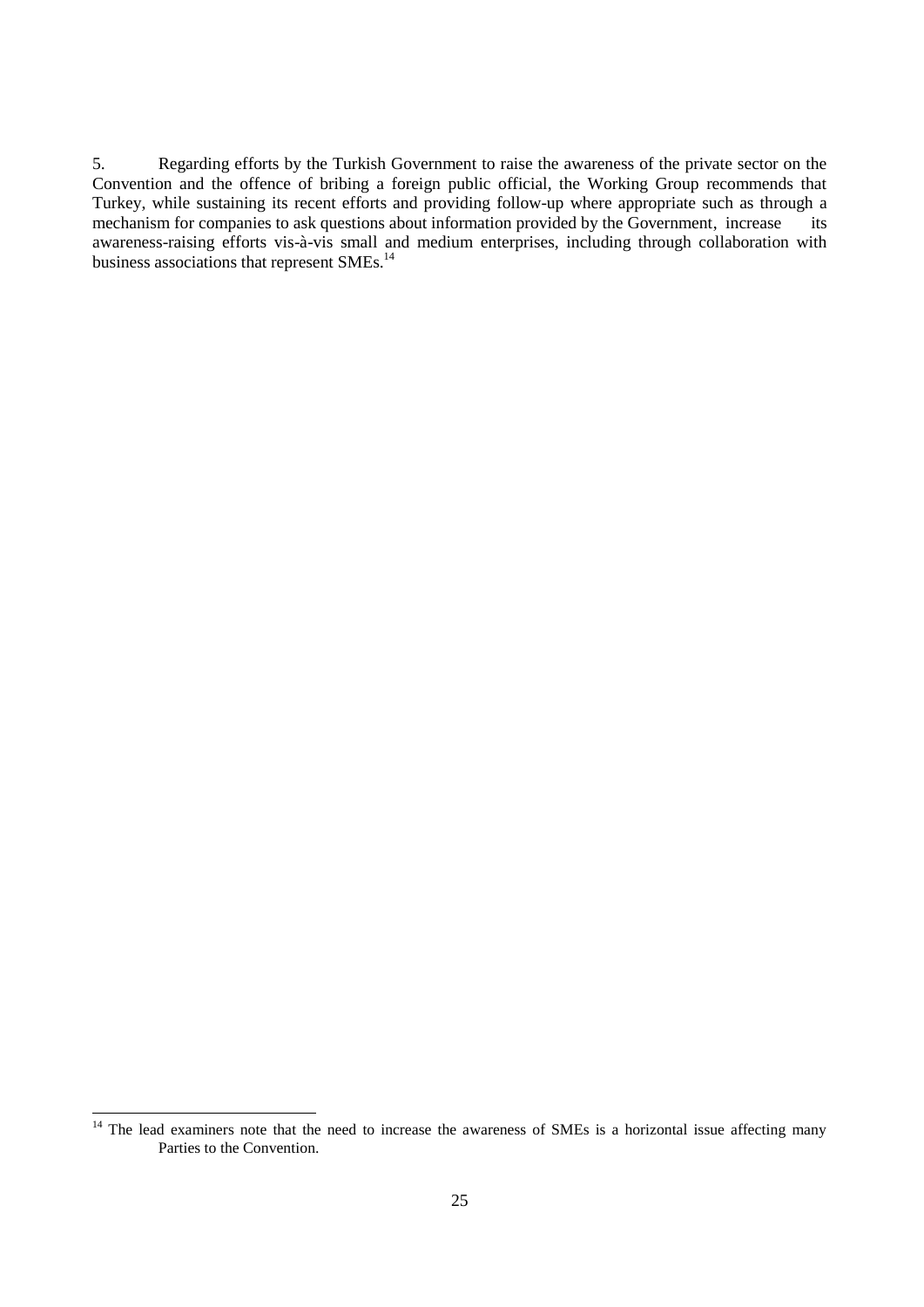## **ANNEX A: PHASE 2 RECOMMENDATIONS**

- 1. The Working Group on Bribery appreciates the preparations made by the Turkish authorities for the Phase 2 on-site visit in May 2007, and the Turkish authorities' dedicated efforts to provide feedback and follow-up materials up to the date of the examination in the Working Group. The Working Group also appreciates the openness and professionalism of the Turkish authorities throughout the examination process in responding to questions from the lead examiners, and presenting the Turkish government's position regarding the implementation of the Convention.
- 2. However, the Working Group recommends a Phase 2bis examination of Turkey within one year of adoption of the Turkish Phase 2 Report for the following main reasons:
	- a. Inadequate efforts of the Turkish authorities to secure the attendance of private sector and civil society representatives, depriving the Working Group of the perspectives that broad private sector and civil society participation would have afforded.
	- b. Serious inadequacy of public awareness-raising activities on the foreign bribery offence by the Turkish government, which likely explains the lack of awareness and engagement on the part of the Turkish private sector concerning foreign bribery issues.
	- c. Overall lack of priority in addressing the bribery of foreign public officials by Turkish companies, which, based on discussions at the on-site visit, appears to result from the general attitude articulated by some participants at the on-site visit that bribery in neighbouring countries where bribe solicitation seems to be common has to be accepted.
	- d. Repeal of the liability of legal persons for the foreign bribery offence in 2005 with the enactment of the new Criminal Code, and its replacement with "special security measures" that are limited in scope and do not include monetary sanctions.
	- e. The early dismissal of a foreign bribery investigation regarding allegations against a Turkish holding company, on grounds that raise substantive concerns in the Working Group.
	- f. Two-year delay in responding to the allegations of illicit payments to the Iraqi government against 139 Turkish companies in the 2005 Final Report of the Independent Inquiry Committee into the United Nations Oil-for-Food Programme.
- 3. The Working Group recommends a Phase 2bis on-site visit to give the Turkish authorities an opportunity to demonstrate progress on the above-mentioned issues. The Phase 2bis visit should include panels with a broad spectrum of relevant private sector and civil society representatives. Regarding substance, the visit should specifically focus on progress by the Turkish authorities in the following three areas: (i) raising public awareness of the Convention and the foreign bribery offence; (ii) the investigation and prosecution of foreign bribery cases, including an assessment of the reasons for terminating the investigation of one foreign bribey case that took place in a foreign country and the two-year delay in acting on the allegations against Turkish companies in the Independent Inquiry Committee's Final Report on the UN Oil-for-Food Programme; and (iii) the re-establishment of the liability of legal persons in compliance with Article 2 of the Convention.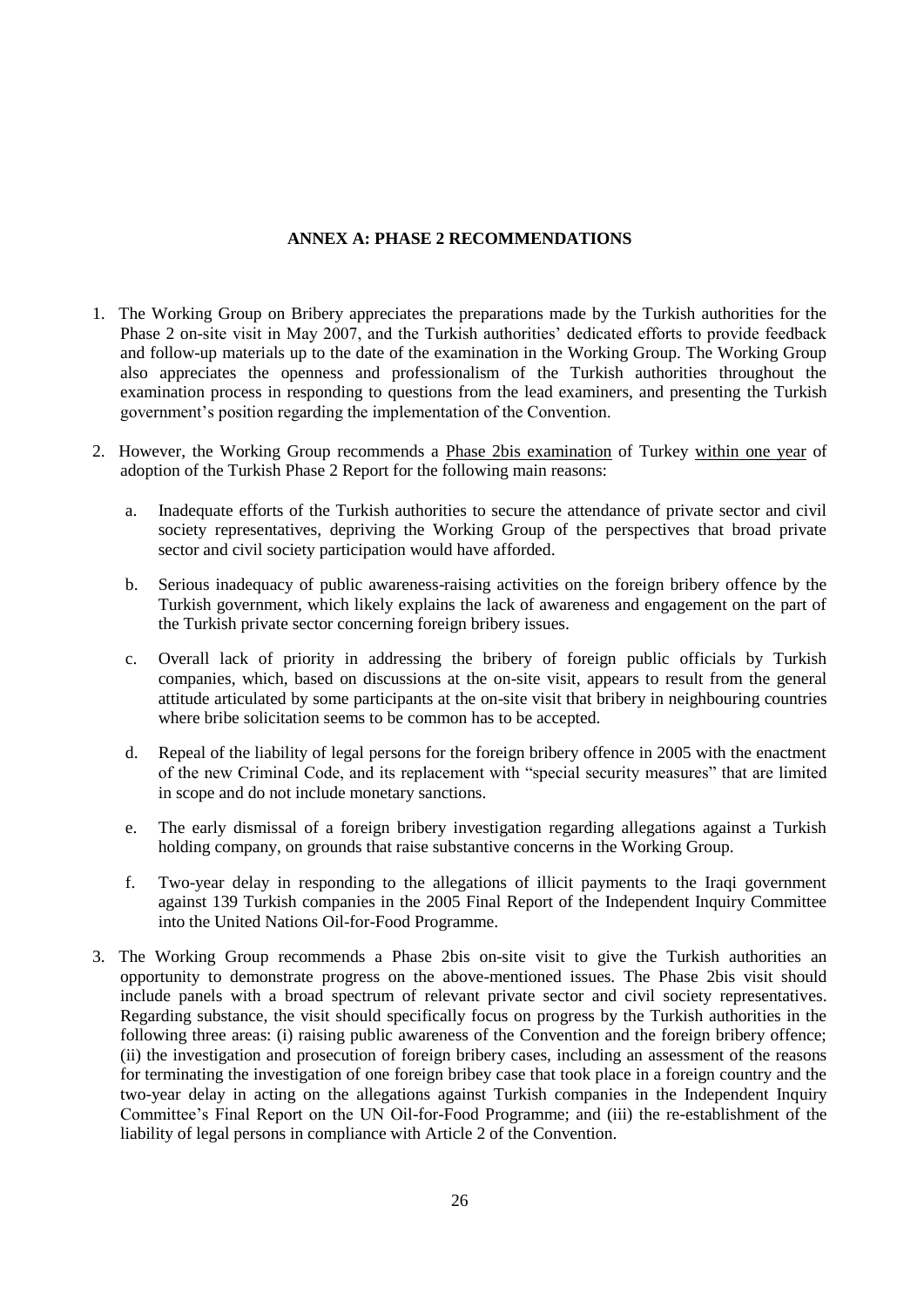4. In addition, based on the findings of the Working Group regarding the application of the Convention and the Revised Recommendation by Turkey, the Working Group (i) makes further recommendations to Turkey under Part 1, and (ii) will follow-up the issues under Part 2 where there has been sufficient practice in Turkey.

## *1. Recommendations*

## *Recommendations for ensuring effective prevention and detection of the bribery of foreign public officials*

5. With respect to general awareness raising and training activities to promote the effective implementation of the Convention and the 1997 Revised Recommendation, the Working Group recommends that Turkey:

- a. Urgently establish and implement awareness-raising programmes for (i) public officials, particularly those in contact with Turkish companies operating in foreign markets, including staff involved in official development assistance (ODA)-funded procurement contracting; and (ii) companies, including SMEs, that are active in sectors or geographic locations prone to corruption [Revised Recommendation, paragraphs I, II v) and VI iii)] ;
- b. Promptly raise awareness among its foreign representations, including embassy personnel, and ensure that foreign representations disseminate information to Turkish companies and individuals regarding the risks of foreign bribery [Revised Recommendation, paragraph I]; and
- c. Make further efforts to raise awareness of the non-tax deductibility of bribes to foreign public officials among tax officials, tax professionals and the private sector, as well as provide training to tax officials on the detection of such payments [Convention, Article 13; Revised Recommendation, paragraph IV; and 1996 Recommendation].

6. With respect to the general detection of foreign bribery and related offences, the Working Group recommends that Turkey:

- a. Issue specific instructions to its foreign representations, including embassy personnel, on the steps to take when credible allegations arise that a Turkish company or individual has bribed or taken steps to bribe a foreign public official, including the reporting of such allegations to the competent authorities in Turkey [Revised Recommendation, paragraph I];
- b. Provide training for staff involved in ODA-funded procurement contracting on detecting and reporting suspicions of foreign bribery [Revised Recommendation, paragraphs I, II v) and VI $\overline{\text{iii}}$ ];
- c. Strengthen measures to protect whistleblowers in the public and private sectors from retaliation and retribution by their employers [Revised Recommendation, paragraph I]; and
- d. Adopt as soon as possible the Draft Witness Protection Act currently before Parliament [Revised Recommendation, paragraph I].

7. Regarding the prevention of foreign bribery in relation to ODA-funded procurement contracting, the Working Group recommends that Turkey: (i) systematically include anti-corruption clauses in ODAfunded contracts; and (ii) consider establishing a mechanism for excluding individuals and companies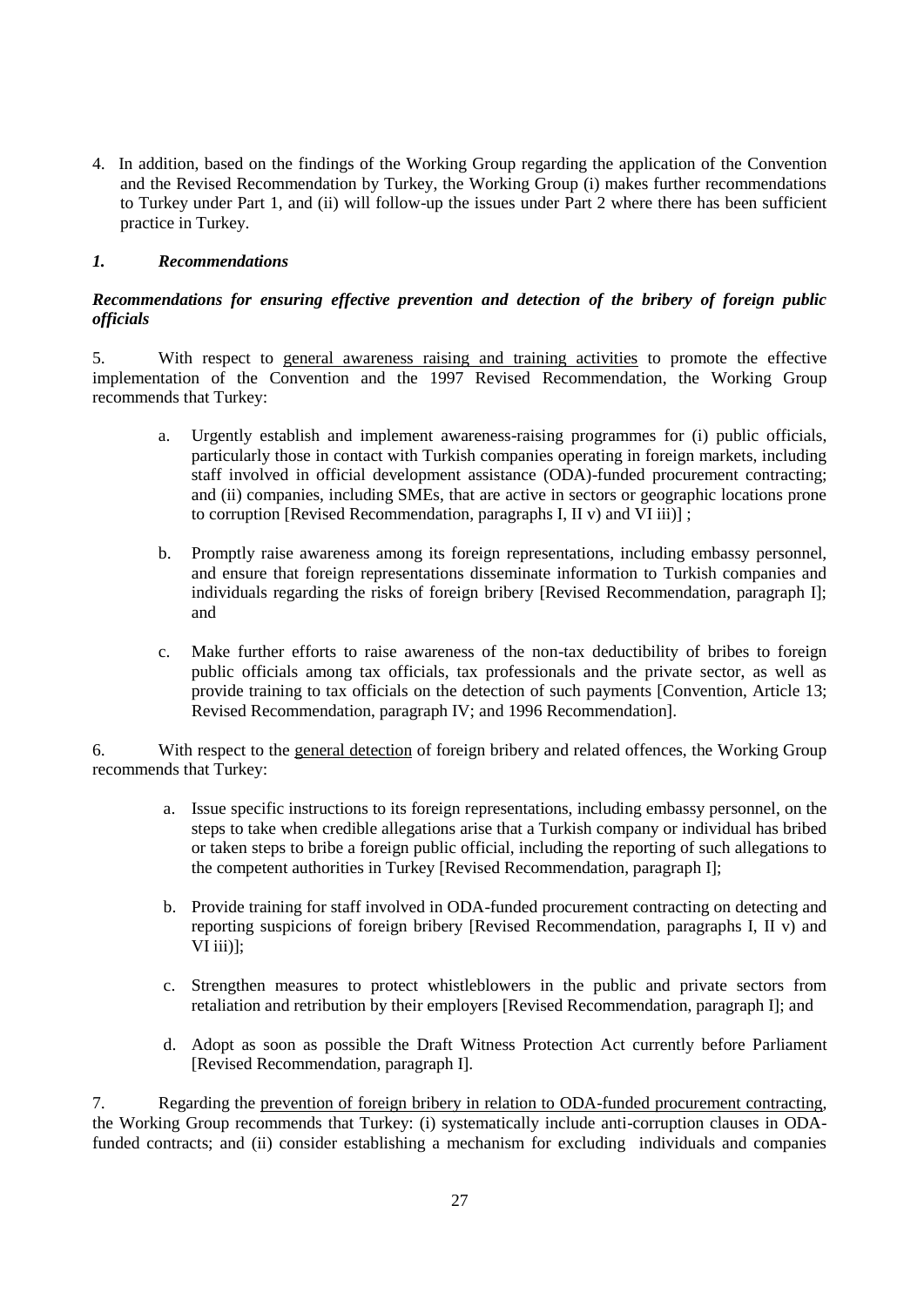previously involved in foreign bribery from participating in such contracting opportunities [Revised Recommendation, paragraphs I, II v) and VI iii)].

8. With respect to the prevention and detection of foreign bribery through the tax system, the Working Group recommends that Turkey: (i) introduce an express denial of deductibility of bribe payments in the tax law or through another appropriate mechanism that is binding and publicly available; (ii) provide training to tax officials on the detection of bribe payments disguised as legitimate allowable expenses; and (iii) continue to include in existing and future tax treaties the Commentary to article 26(2) of the OECD Model Tax Convention, allowing for the reciprocal sharing of tax information by tax authorities with other law enforcement agencies and judicial authorities in relation to corruption offences [Convention, Article 13; Revised Recommendation, paragraph IV; and 1996 Recommendation].

9. Concerning the prevention and detection of foreign bribery through systems for accounting and auditing and internal controls, the Working Group recommends that Turkey:

- a. Strengthen efforts to encourage companies including SMEs operating in foreign markets to adopt internal company controls, including codes of conduct and where appropriate ethics committees, specifically addressing foreign bribery [Revised Recommendation, paragraph V C]; and
- b. Broaden the scope of private companies subject to an external audit to include certain nonlisted companies that operate in foreign markets, and broaden the scope of public entities subject to a state audit to include state-owned and controlled companies not subject to an external audit, and agencies involved in official export credit support, public procurement, privatisation, and ODA-funded procurement contracting [Revised Recommendation, paragraphs I and V B].

10. Regarding the prevention and detection of foreign bribery through the anti-money laundering system, the Working Group recommends that Turkey [Convention, Article 7]:

- a. Promptly issue the regulation submitted to the Prime Minister's Office for Issuance of a Council of Ministers' Decree establishing suspicious transactions reporting (STR) obligations for accountants and lawyers;
- b. Promptly issue the regulation drafted by MASAK requiring the provision of feedback to parties that make STRs, and provide improved guidance to reporting parties in the form of up-to-date money laundering typologies where the predicate offence is the bribery of foreign public officials;
- c. Assess the reasons for the low number of STRs made to MASAK.

## *Recommendations for ensuring effective investigation, prosecution and sanctioning of foreign bribery and related offences*

11. Concerning the investigation and prosecution of foreign bribery offences, the Working Group recommends that Turkey [Convention, Article 5] intensify and ensure regular training on foreign bribery for the investigative authorities, prosecutors and members of the judiciary.

12. Concerning the requirement under article 13(2) of the Criminal Code that the Minister of Justice request the application of "universal jurisdiction" in the specific case where bribery of a foreign public official is committed by a Turkish national or company abroad, the Working Group recommends that Turkey either: (i) eliminate this requirement; or (ii) ensure that the Minister's discretion for requesting such application shall not be influenced by political interests including "the national economic interest, the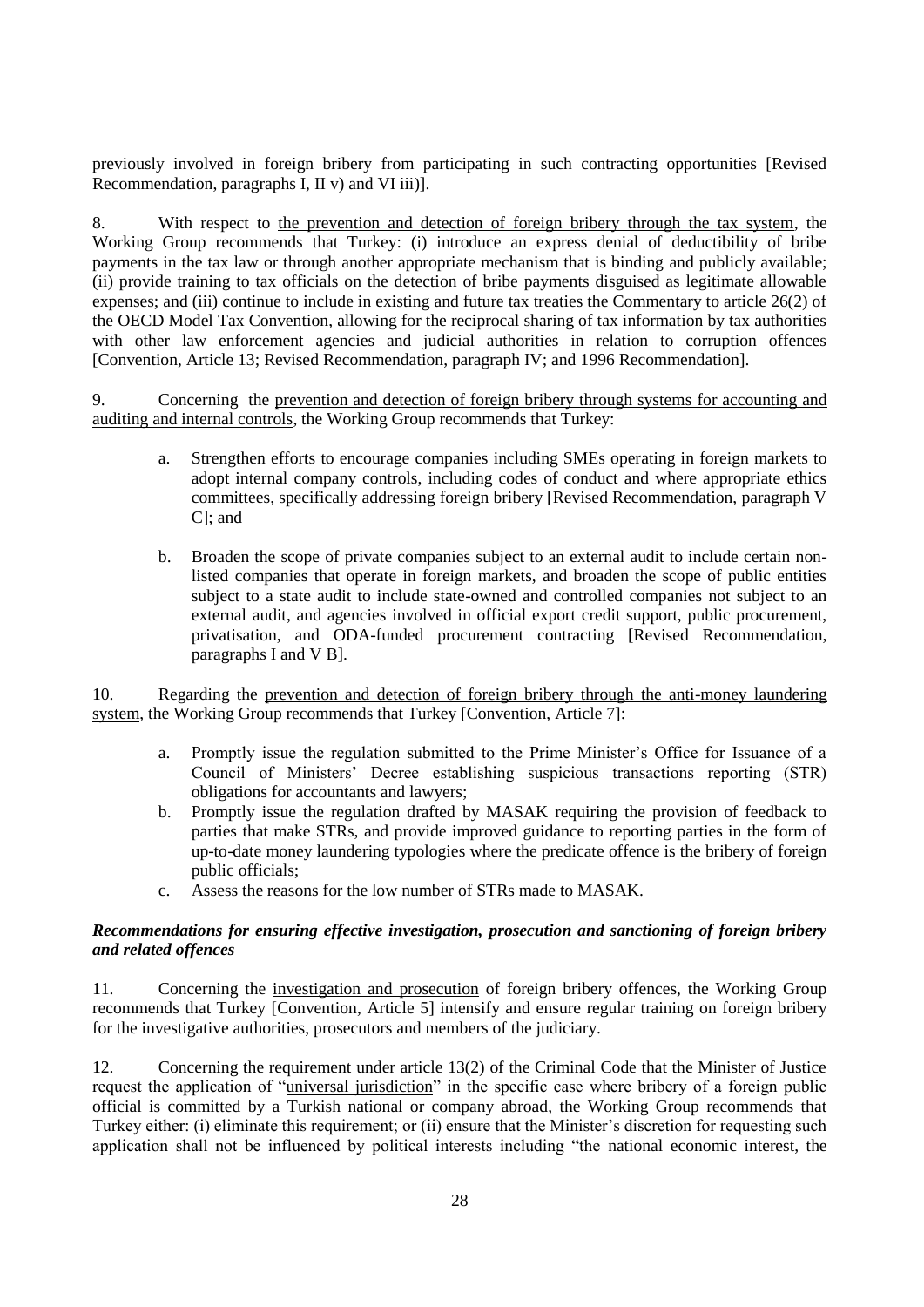political effect upon relations with another State or the identity of the natural or legal persons involved" [Convention, Articles 4.2 and 5].

13. Regarding the implementation of the offence of bribing a foreign public official under article 252.5 of the new Turkish Criminal Code, the Working Group recommends that Turkey repeal the application of "effective remorse", which has the effect of releasing an offender from liability for a penalty, to the foreign bribery offence [Convention, Article 1].

14. With respect to Turkey's repeal of the liability of legal persons for the foreign bribery offence, the Working Group recommends that Turkey urgently re-establish such liability in compliance with Article 2 of the Convention [Convention, Articles 2 and 3.2].

15. Regarding sanctions for the foreign bribery offence, the Working Group recommends that Turkey:

- a. Encourage prosecutors to seek confiscation upon conviction in foreign bribery cases whenever appropriate [Convention, Article 3.3];
- b. Maintain more detailed statistics on sanctions applied in domestic and foreign bribery cases [Convention, Article 3]; and
- c. Consider taking appropriate measures to exclude companies and natural persons convicted of foreign bribery from participating in privatisations, public procurement and ODA-funded public procurement contracting [Convention, Article 3.4; Revised Recommendation, paragraph II v)].

16. Regarding fraudulent accounting offences, the Working Group recommends that Turkey: (i) ensure that the penalties imposed for such offences are effective, proportionate and dissuasive; and (ii) compile more detailed statistics on the sanctions imposed for such offences, particularly those under article 359 of the Tax Procedure Code [Convention, Article 8; Revised Recommendation, paragraph V A iii)].

## *2. Follow-Up by the Working Group*

- 17. The Working Group will follow-up the issues below, as practice develops:
	- a. Procedures for combating foreign bribery by Türk Eximbank, including mechanisms for excluding individuals and companies with prior involvement in foreign bribery from participating in official export credit support contracting [Revised Recommendation, paragraphs I and II v)].
	- b. The investigation of foreign bribery cases, including with regard to: (i) the sharing of competence between the Department of Anti-Smuggling and Organised Crime and the Public Order Department; and (ii) the absence of police authority to undertake an investigation except upon request of the public prosecutors;
	- c. The number of investigations and prosecutions of the offence of money laundering;
	- d. Developments regarding whether the following situations are effectively covered by the foreign bribery offence: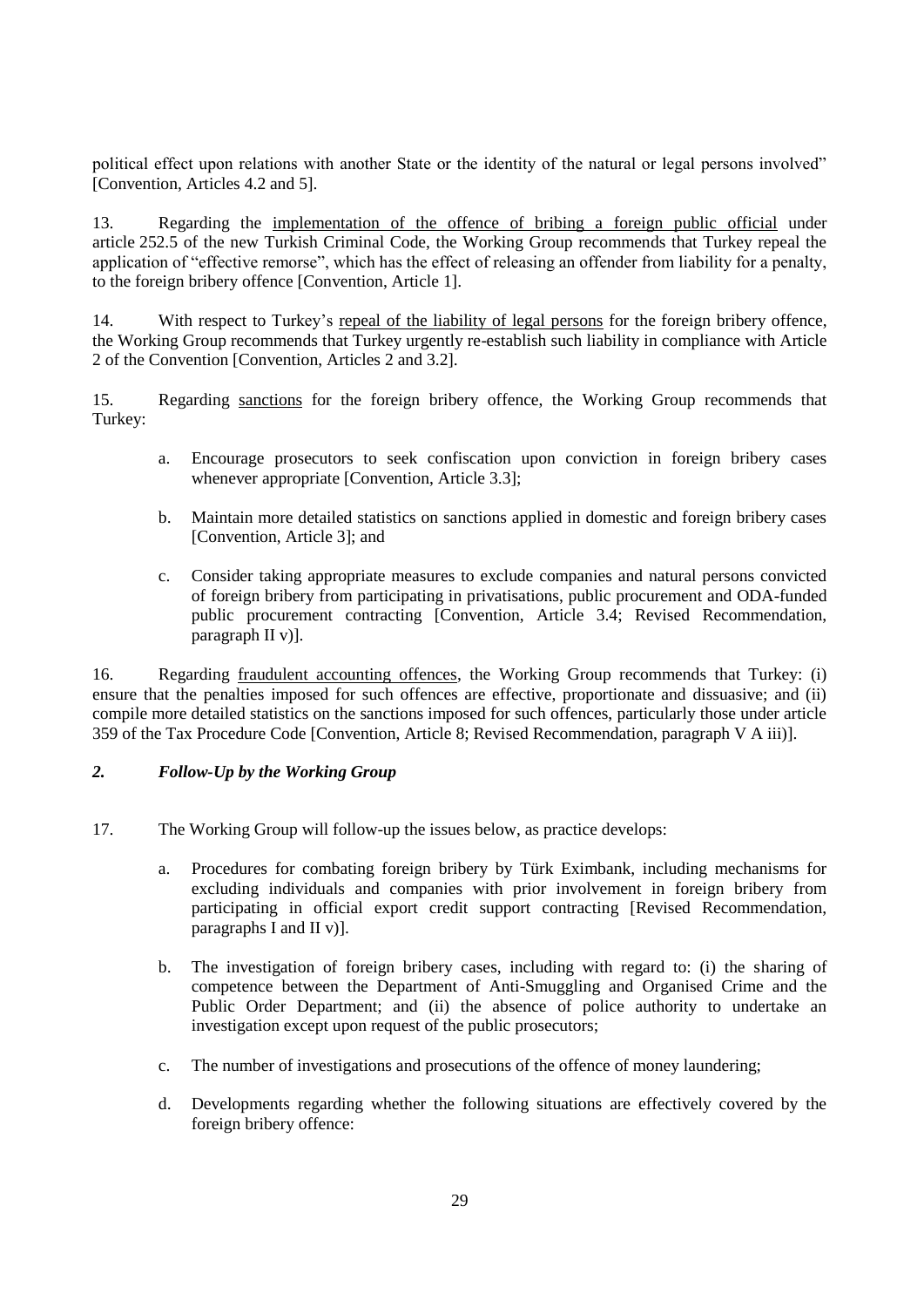- i. Bribery to obtain an abuse of discretion, and bribery to obtain an act or omission that goes beyond the foreign public official's authority;
- ii. "Simplified" bribery (i.e. bribery to ensure the performance or non-performance of a task);
- iii. Bribery where an agreement is reached between the briber and the foreign public official to transmit the bribe directly to a third party, such as a family member, political party or charity; and
- iv. The person bribed exercises a public function for a foreign country or a public international organisation, but has not been appointed or elected or is not holding a legislative, executive or judicial office (e.g. an employee involved in awarding public procurement contracts); and
- e. Sanctions imposed in foreign bribery and money laundering cases [Convention, Articles 3 and 7].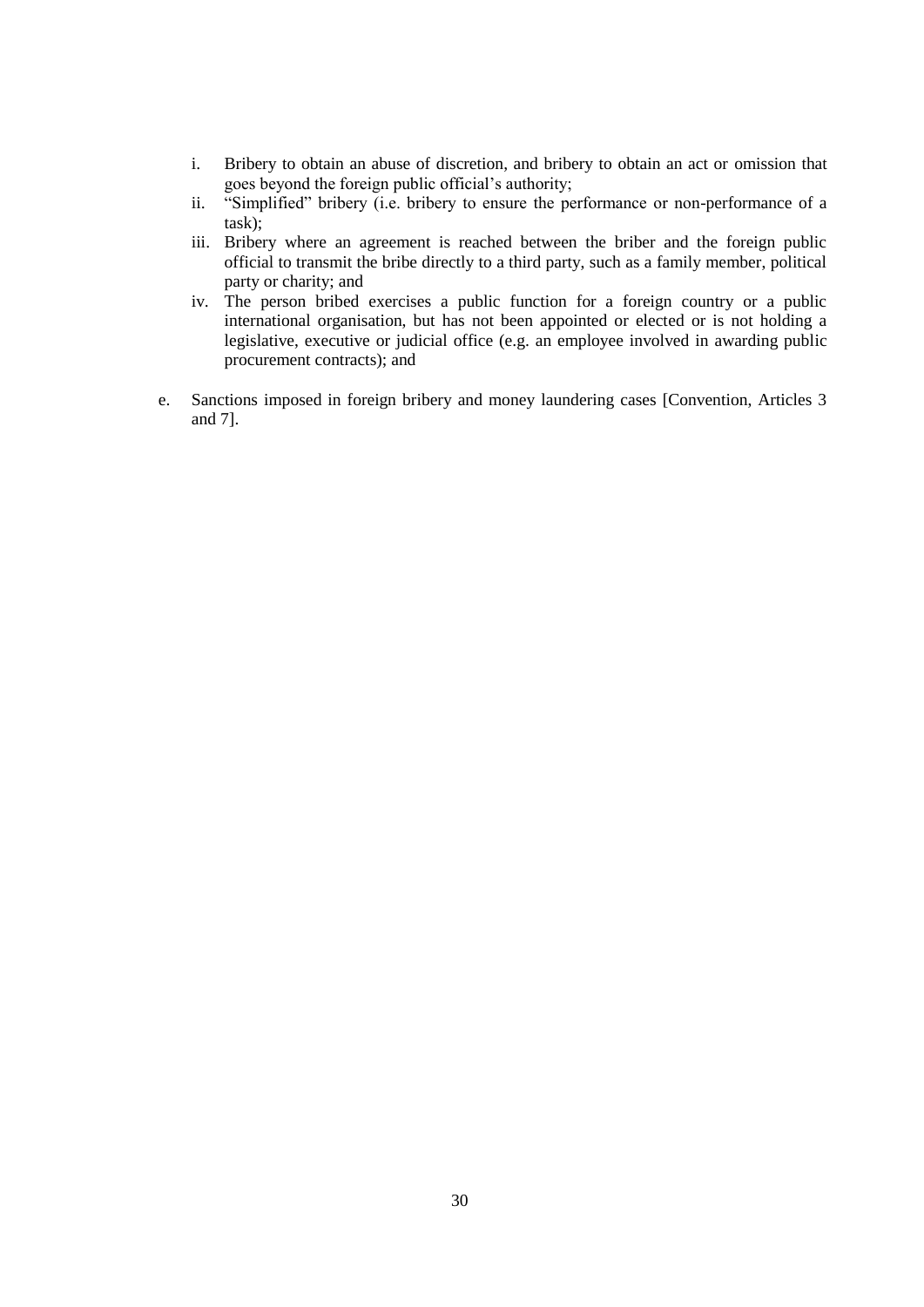## **ANNEX B: EXAMINATION TEAM'S SUGGESTIONS ON DRAFT LAW SENT TO PARLIAMENT**

## **SUGGESTION BY OECD EXAMINATION TEAM ON ARTICLE 8 OF THE DRAFT LAW AMENDING THE TURKISH CRIMINAL CODE (AND SOME OTHER ACTS)**

#### **27 February 2009**

*Further to the stated interest of the Justice Commission of the General Assembly, the OECD Phase 2bis Examination Team for Turkey – comprised of lead examiners from Bulgaria and Germany, and representatives of the OECD Secretariat – is pleased to share its views on Article 8 of the Draft Law Amending the Turkish Criminal Code and some other acts (hereafter: Draft Law).* 

*The opinions expressed in this paper represent the views of the members of the Examination Team alone, and the views and recommendations of the OECD Working Group on Bribery on the Draft Law will not be available until the adoption of the Phase 2bis Report on Turkey by the Working Group on Bribery in June 2009. This input is provided at this time because the Turkish Government has informed the Examination Team that the Draft Law will probably be adopted and become Law before consideration and adoption of the Turkish Phase 2bis Report by the OECD Working Group on Bribery in June 2009.* 

- 1. The Examination Team expresses its sincere appreciation for the Turkish Government's efforts to rectify its non-compliance with Article 2 of the OECD Anti-Bribery Convention, which requires State Parties to establish the liability of legal persons for the bribery of foreign public officials, and Article 3, which requires that legal persons are subject to effective, proportionate and dissuasive sanctions for such bribery.
- 2. The rapid preparation of the Draft Law and its submission to the General Assembly following the Phase 2 examination of Turkey by the OECD Working Group on Bribery in December 2007 sends a clear message that the Turkish Government is seriously considering the Working Group's Phase 2 Recommendations.
- 3. The Draft Law, which provides for monetary sanctions for legal persons in certain situations and complements the "special security measures" currently available under Article 60 of the Criminal Code, appears to be an improvement over the current situation. In its Phase 2 report, the Working Group on Bribery deemed that the sanctions available under Article 60 were not in compliance with Articles 2 and 3 of the Convention because they do not include monetary sanctions, and only apply to a company upon conviction of a natural person who has bribed on its behalf.
- 4. However, the Draft Law may still not fully comply with Articles 2 and 3 of the Convention for the following reasons: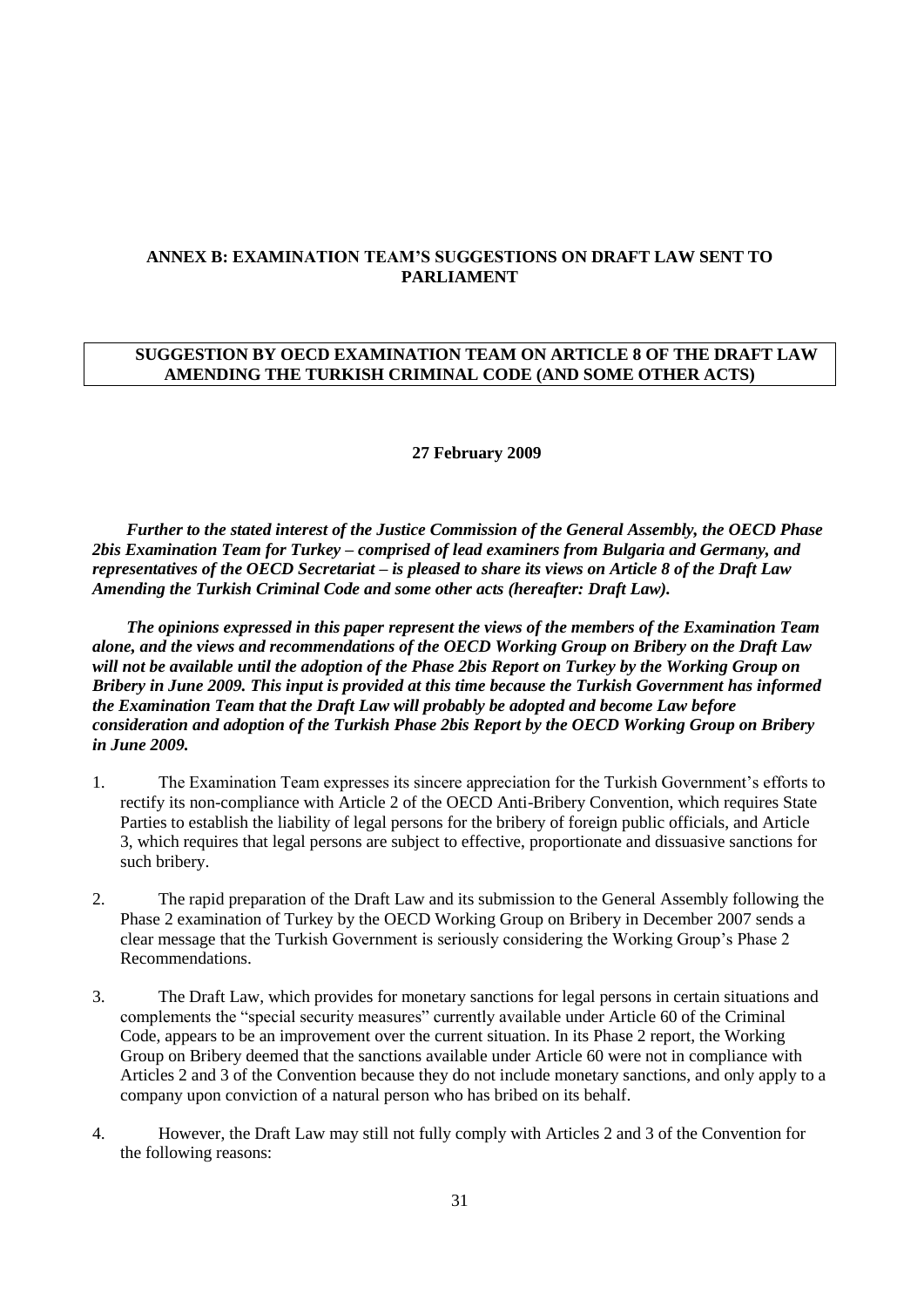- a. The liability of legal persons appears to apply only if the natural person who bribed the foreign public official is identified, prosecuted and convicted/tried;
- b. The investigative measures available under the Code of Misdemeanours do not include essential coercive techniques, such as the search and seizure of company and financial records; and
- c. The monetary sanction of up to 1 million Turkish Lira (about EUR 500 000) is too low in view of the size of the Turkish economy, and the nature of the contracts being negotiated with foreign governments by Turkish companies, in particular public works contracts. In addition, the "special security measure" of confiscation under Article 60 of the Criminal Code does not adequately compensate for the low monetary sanction under the Draft Law because it is only available upon the identification, prosecution and conviction of the natural person who bribed the foreign public official.
- 5. It should be noted that the OECD Working Group on Bribery requires that the liability of legal persons not depend on the identification, prosecution and conviction of the natural person who bribed the foreign public official, for reasons including the following:
	- a. It may not be possible to prosecute the natural perpetrator if he or she died, or remains in a foreign jurisdiction;
	- b. Due to the increasingly complex, decentralised and diffuse nature of corporate decisionmaking, it may be impossible to identify a specific individual or individuals within the management chain responsible for the bribery; and
	- c. Even where an individual can be identified, it may be deemed inappropriate to apportion blame to a particular person when a diffuse decision-making structure is involved.
- 6. Legal persons are frequently used for conducting bribery because their complex decision-making structures lend themselves as vehicles for hiding the chain of responsibility for illegal acts. Thus, it is imperative that the liability of legal persons for foreign bribery apply in Turkey, even where the natural perpetrator cannot be identified, prosecuted and convicted.
- 7. In addition to the above-mentioned factors, the Draft Law could be substantially improved by ensuring (through appropriate measures) that the liability of legal persons also apply as follows:
	- a. Not only when the purpose of the bribe is to obtain an advantage for the benefit of the legal person from which the bribe emanates, but also when the purpose of the bribe is to obtain a benefit for an affiliated legal person, such as a subsidiary, including a foreign subsidiary, or a parent company.
	- b. To all legal persons, including state-owned or state-controlled enterprises set up or operating under private law.
- 8. If the Turkish authorities deem it appropriate and expedient, the Examination Team would be honoured to further explain its views on the Draft Law in greater detail and to respond to any questions.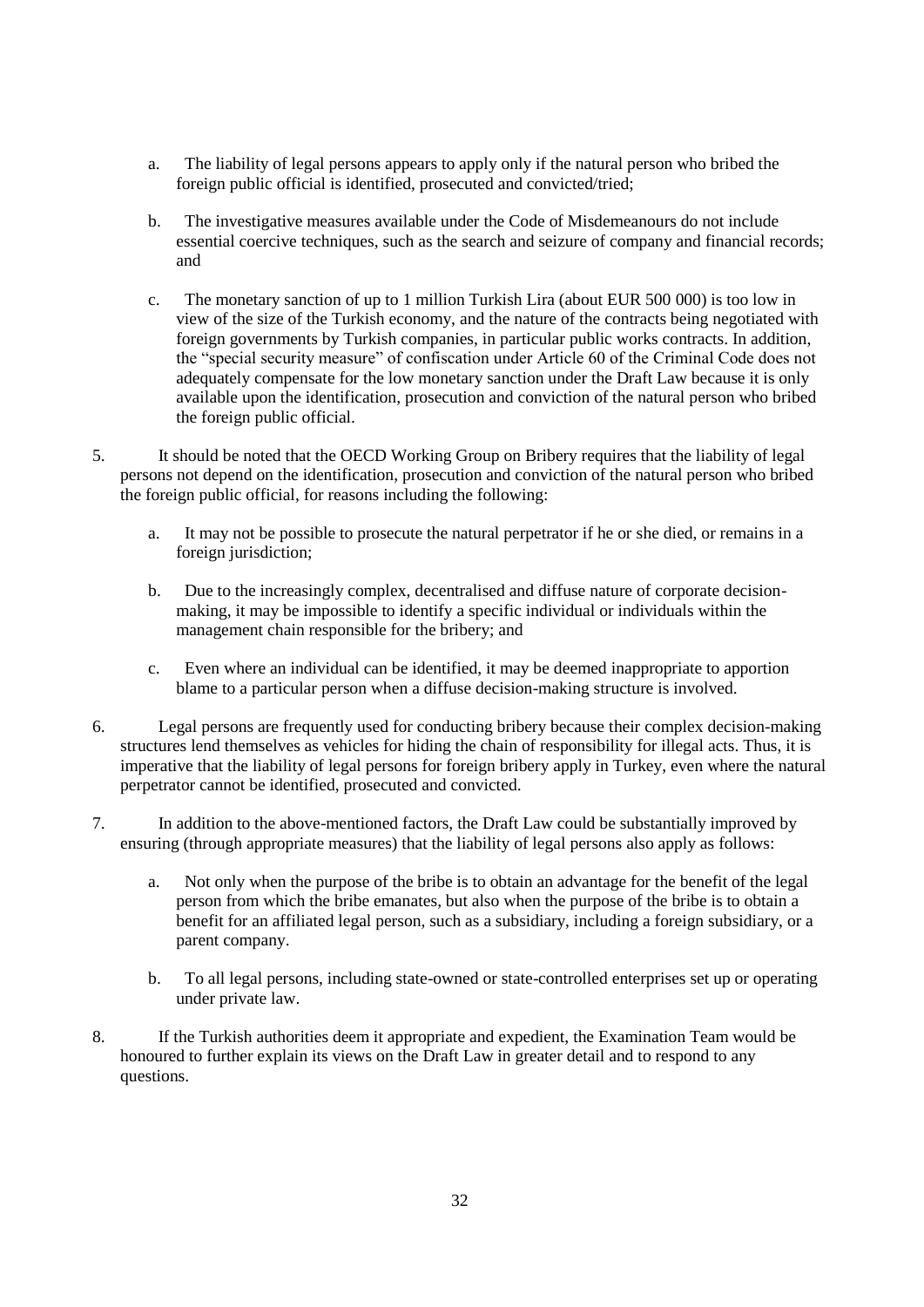## **ANNEX C: ARTICLE 8 OF DRAFT LAW ON LIABILITY OF LEGAL PERSONS – COMPARATIVE TABLE (PRE-AND POST-ON SITE VISIT)**

| Article 8 of the Draft Law Amending the<br><b>Turkish Criminal Code and Some Other Acts</b><br>(Draft Law prepared by the Ministry of<br>Justice and submitted by the Government to<br>Parliament on 7 <sup>th</sup> January 2009)                                                                                                                                                                                                                                                                                                                    | <b>Article 8 of the Draft Law Amending the Turkish</b><br><b>Criminal Code and Some Other Acts (Draft Law</b><br>submitted by the Justice Commission the<br><b>Presidency of the Turkish Grand national Assembly</b><br>on 16 <sup>th</sup> April 2009)                                                                                                                                                                                                                                                                                                                                                         |  |
|-------------------------------------------------------------------------------------------------------------------------------------------------------------------------------------------------------------------------------------------------------------------------------------------------------------------------------------------------------------------------------------------------------------------------------------------------------------------------------------------------------------------------------------------------------|-----------------------------------------------------------------------------------------------------------------------------------------------------------------------------------------------------------------------------------------------------------------------------------------------------------------------------------------------------------------------------------------------------------------------------------------------------------------------------------------------------------------------------------------------------------------------------------------------------------------|--|
| <b>Liability of Legal Persons</b>                                                                                                                                                                                                                                                                                                                                                                                                                                                                                                                     | <b>Liability of Legal Persons</b>                                                                                                                                                                                                                                                                                                                                                                                                                                                                                                                                                                               |  |
| <b>ARTICLE 43/A</b>                                                                                                                                                                                                                                                                                                                                                                                                                                                                                                                                   | <b>ARTICLE 43/A</b>                                                                                                                                                                                                                                                                                                                                                                                                                                                                                                                                                                                             |  |
| (1) Where the act does not constitute a<br>misdemeanour which requires more severe<br>administrative fines; in the case that an organ<br>or a representative of a civil legal person; or; a<br>person, who is not the organ or representative,<br>but undertakes a duty within the scope of that<br>legal person's operational framework commits<br>the following offences to the benefit of that<br>legal person, the legal person shall also be<br>penalized with an administrative fine of 10,000<br>(ten thousand) Turkish Lira to 1,000,000 (one | $(1)$ Where<br>the<br>does<br>constitute<br>act<br>not<br>a<br>misdemeanour<br>which<br>requires<br>more<br>severe<br>administrative fines; in the case that an organ or a<br>representative of a civil legal person; or; a person,<br>who is not the organ or representative, but<br>undertakes a duty within the scope of that legal<br>person's operational framework commits<br>the<br>following offences to the benefit of that legal person,<br>the legal person shall also be penalized with an<br>administrative fine of 10,000 (ten thousand) Turkish<br>Lira to 2,000,000 (two million) Turkish Lira: |  |
| million) Turkish Lira:<br>a) Offences stated in the Turkish<br>Penal Code numbered 5237:                                                                                                                                                                                                                                                                                                                                                                                                                                                              | a) Offences stated in the Turkish Penal<br>Code numbered 5237:                                                                                                                                                                                                                                                                                                                                                                                                                                                                                                                                                  |  |
| 1) Fraud defined in Articles 157 and                                                                                                                                                                                                                                                                                                                                                                                                                                                                                                                  | 1) Fraud defined in Articles 157 and 158,<br>2) Rigging a bid defined in Article 235,                                                                                                                                                                                                                                                                                                                                                                                                                                                                                                                           |  |
| 158,<br>2) Rigging a bid defined in Article<br>235,                                                                                                                                                                                                                                                                                                                                                                                                                                                                                                   | 3) Rigging the performance of fulfilment<br>defined in Article 236,                                                                                                                                                                                                                                                                                                                                                                                                                                                                                                                                             |  |
| Rigging the performance<br>of<br>3)                                                                                                                                                                                                                                                                                                                                                                                                                                                                                                                   | 4) Bribery defined in Article 252,                                                                                                                                                                                                                                                                                                                                                                                                                                                                                                                                                                              |  |
| fulfilment defined in Article 236,<br>4) Bribery defined in Article 252,                                                                                                                                                                                                                                                                                                                                                                                                                                                                              | 5) Money laundering defined in Article<br>282.                                                                                                                                                                                                                                                                                                                                                                                                                                                                                                                                                                  |  |
| 5) Money laundering defined in<br>Article 282.                                                                                                                                                                                                                                                                                                                                                                                                                                                                                                        | b) Offence of embezzlement defined in<br>Article 160 of the Banking Code, dated<br>19/10/2005 and numbered 5411,                                                                                                                                                                                                                                                                                                                                                                                                                                                                                                |  |
| b) Embezzlement defined in Article<br>160e of the Banking Code, dated<br>19/10/2005 and numbered 5411,                                                                                                                                                                                                                                                                                                                                                                                                                                                | c) Offences of smuggling defined in the<br>the Fight against<br>Code<br>on<br>Illegal<br>Smuggling, dated 21/3/2007 and numbered                                                                                                                                                                                                                                                                                                                                                                                                                                                                                |  |